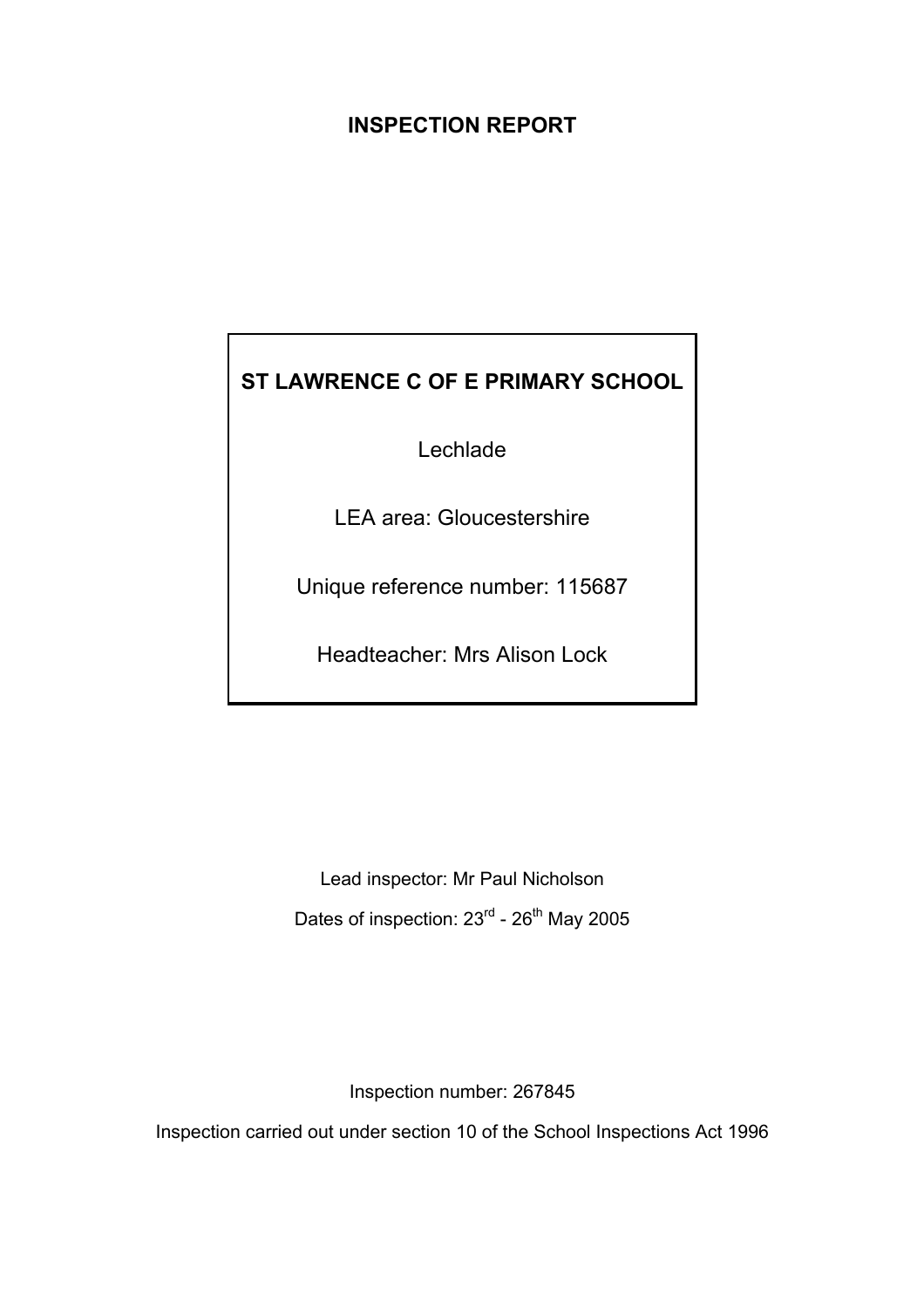#### © Crown copyright 2005

This report may be reproduced in whole or in part for non-commercial educational purposes, provided that all extracts quoted are reproduced verbatim without adaptation and on condition that the source and date thereof are stated.

Further copies of this report are obtainable from the school. Under the School Inspections Act 1996, the school must provide a copy of this report and/or its summary free of charge to certain categories of people. A charge not exceeding the full cost of reproduction may be made for any other copies supplied.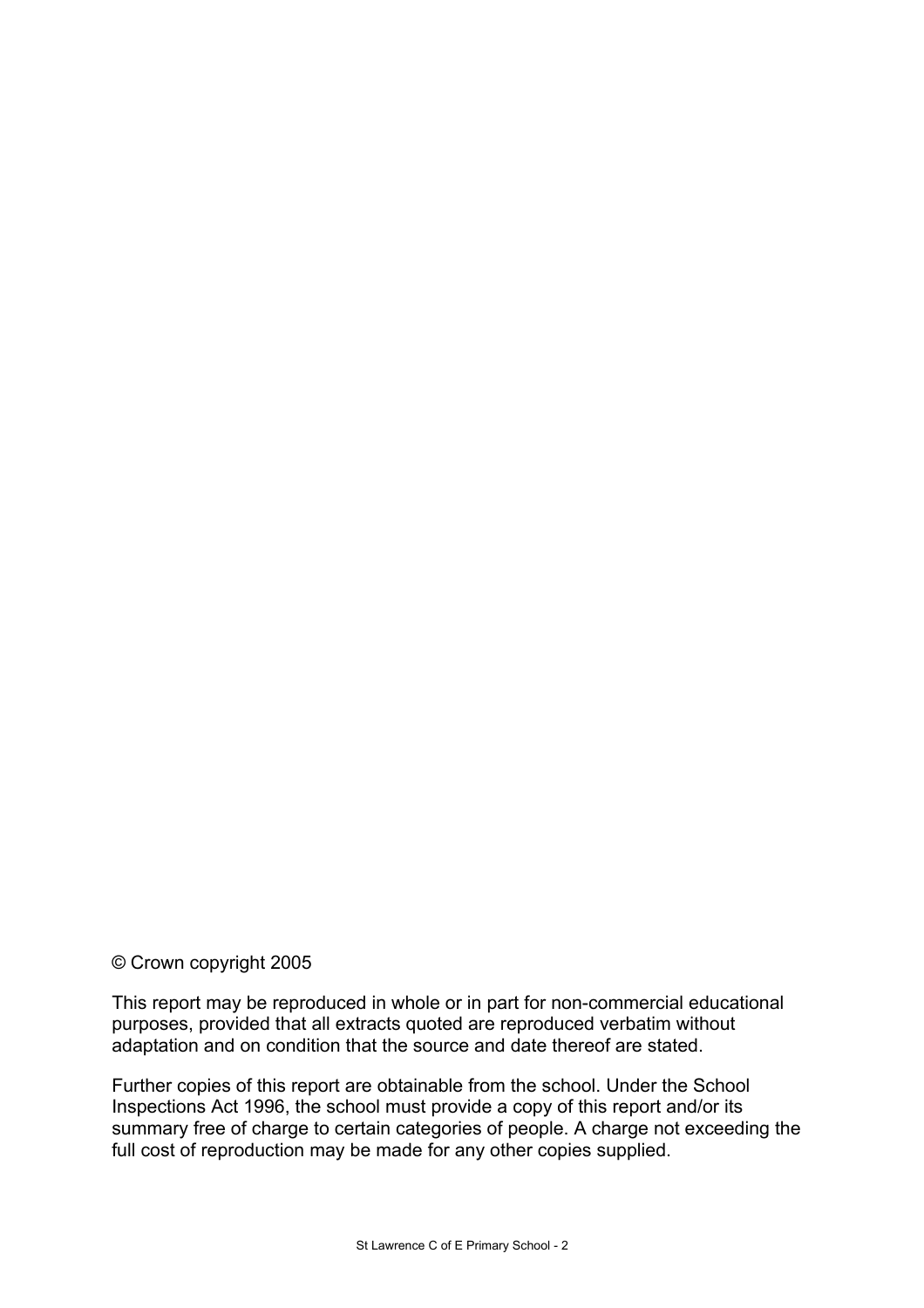# **INFORMATION ABOUT THE SCHOOL**

| Type of school:              | Primary            |
|------------------------------|--------------------|
| School category:             | Voluntary aided    |
| Age range of pupils:         | 4 to 11 years      |
| Gender of pupils:            | Mixed              |
| Number on roll:              | 232                |
| School address:              | <b>Wharf Lane</b>  |
|                              | Lechlade           |
|                              | Gloucestershire    |
| Postcode:                    | GL7 3AU            |
| Telephone number:            | 01367 252356       |
| Fax number:                  | 01367 253128       |
| Appropriate authority:       | The governing body |
| Name of chair of governors:  | Mr Simon Paul      |
| Date of previous inspection: | November 1998      |

## **CHARACTERISTICS OF THE SCHOOL**

St Lawrence is an average-sized voluntary aided Church of England primary school situated in Lechlade. It serves the small town and the rural area that surrounds it. Currently there are 232 pupils (123 boys and 109 girls) on roll, aged four to 11 years. When children enter the school their attainment is above that expected for their age. Most of the pupils are of white British origin with about 10 per cent coming from a mix of other ethnic backgrounds. None is at an early stage of acquiring English as an additional language. Four per cent of pupils are known to be eligible for free school meals, which is below the national average. The proportion of pupils identified as having special educational needs is close to the national average and one pupil has a Statement of Special Educational Needs. The proportion of pupils who join or leave the school other than at the usual times of first admission or transfer to secondary school is below that found nationally, with the exception of the current Year 6, where the turnover in pupils has been high. The school gained a Schools Achievement Award in 2002 and achieved Investor in People status in 2003.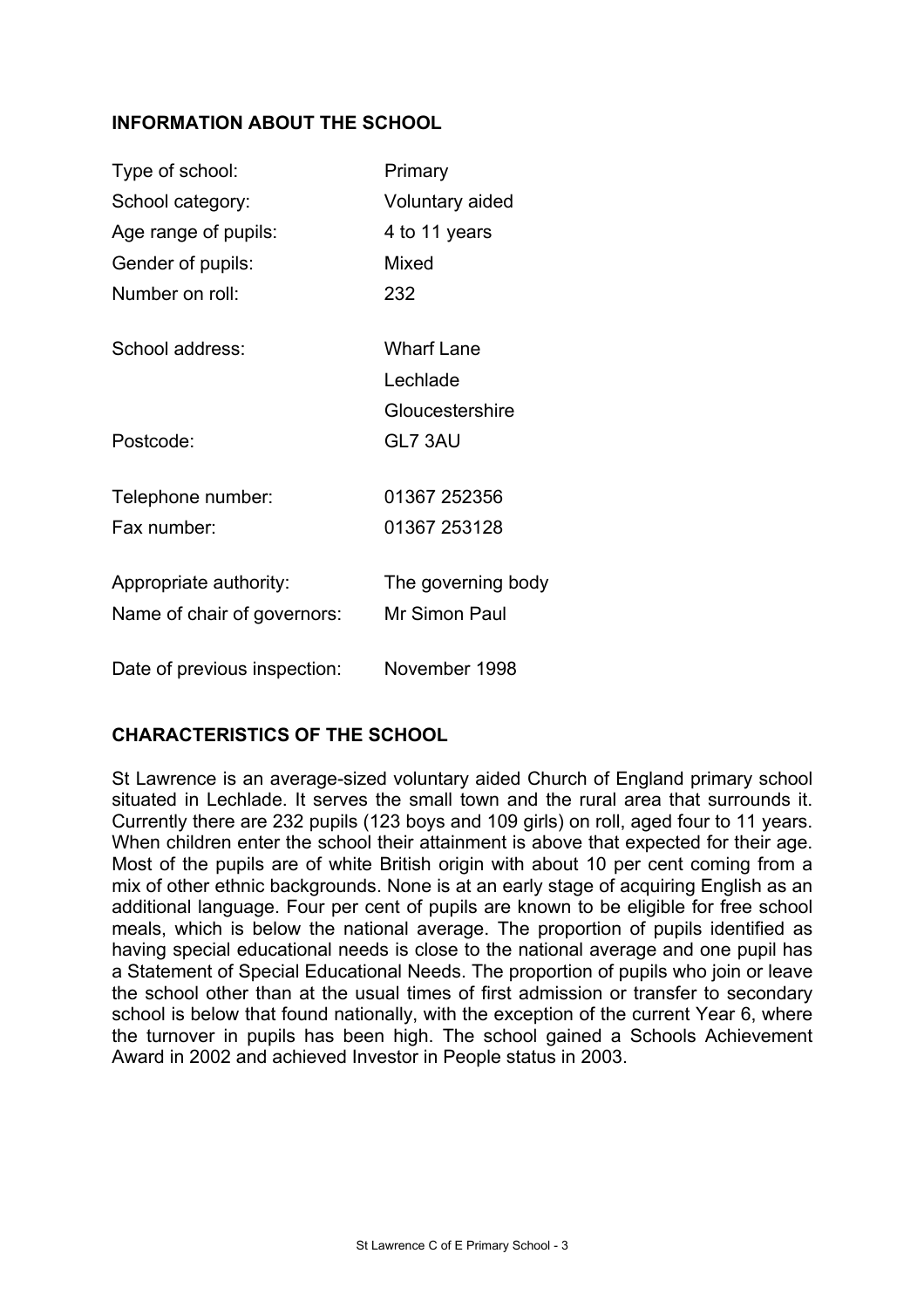# **INFORMATION ABOUT THE INSPECTION TEAM**

| Members of the inspection team |                           |                  | <b>Subject responsibilities</b>                    |
|--------------------------------|---------------------------|------------------|----------------------------------------------------|
| 25406                          | Paul Nicholson            | Lead             | <b>Mathematics</b>                                 |
|                                |                           | inspector        | Information and communication technology           |
|                                |                           |                  | Design and technology                              |
|                                |                           |                  | Physical education                                 |
| 31754                          | <b>Charlotte Roberson</b> | Lay<br>inspector |                                                    |
| 22657<br>Mark Madeley<br>Team  | English                   |                  |                                                    |
|                                |                           | inspector        | Geography                                          |
|                                |                           |                  | History                                            |
|                                |                           |                  | Modern foreign language                            |
|                                |                           |                  | Special educational needs                          |
| 24137                          | <b>Gail Robertson</b>     | Team             | <b>Foundation Stage</b>                            |
|                                |                           | inspector        | Science                                            |
|                                |                           |                  | Art and design                                     |
|                                |                           |                  | Music                                              |
|                                |                           |                  | Personal, social, health education and citizenship |

The inspection contractor was:

 Altecq Inspections Limited 102 Bath Road Cheltenham GL53 7JX

Any concerns or complaints about the inspection or the report should be made initially to the contractor. The procedures are set out in the leaflet *'Complaining about Ofsted Inspections'*, which is available from Ofsted Publications Centre (telephone 07002 637833) or Ofsted's website (www.ofsted.gov.uk).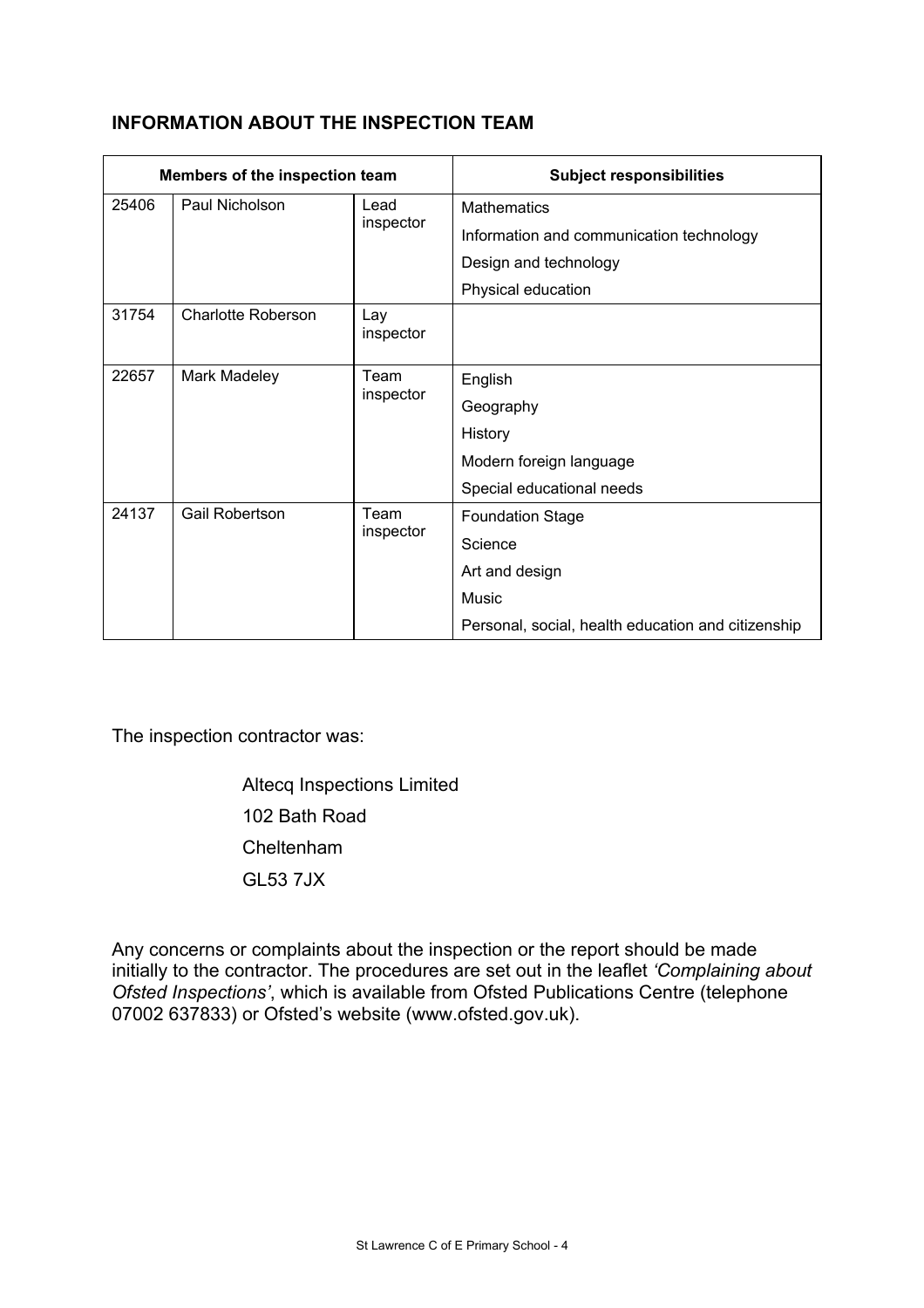# **REPORT CONTENTS**

|                                                           | Page |
|-----------------------------------------------------------|------|
| <b>PART A: SUMMARY OF THE REPORT</b>                      | 6    |
| <b>PART B: COMMENTARY ON THE MAIN INSPECTION FINDINGS</b> |      |
| <b>STANDARDS ACHIEVED BY PUPILS</b>                       | 9    |
| Standards achieved in areas of learning and subjects      |      |
| Pupils' attitudes, values and other personal qualities    |      |
| <b>QUALITY OF EDUCATION PROVIDED BY THE SCHOOL</b>        | 12   |
| Teaching and learning                                     |      |
| The curriculum                                            |      |
| Care, guidance and support                                |      |
| Partnership with parents, other schools and the community |      |
| <b>LEADERSHIP AND MANAGEMENT</b>                          | 18   |
| PART C: THE QUALITY OF EDUCATION IN AREAS OF LEARNING     |      |
| <b>AND SUBJECTS</b>                                       | 20   |
| AREAS OF LEARNING IN THE FOUNDATION STAGE                 |      |
| <b>SUBJECTS IN KEY STAGES 1 AND 2</b>                     |      |
| <b>PART D: SUMMARY OF THE MAIN INSPECTION JUDGEMENTS</b>  | 33   |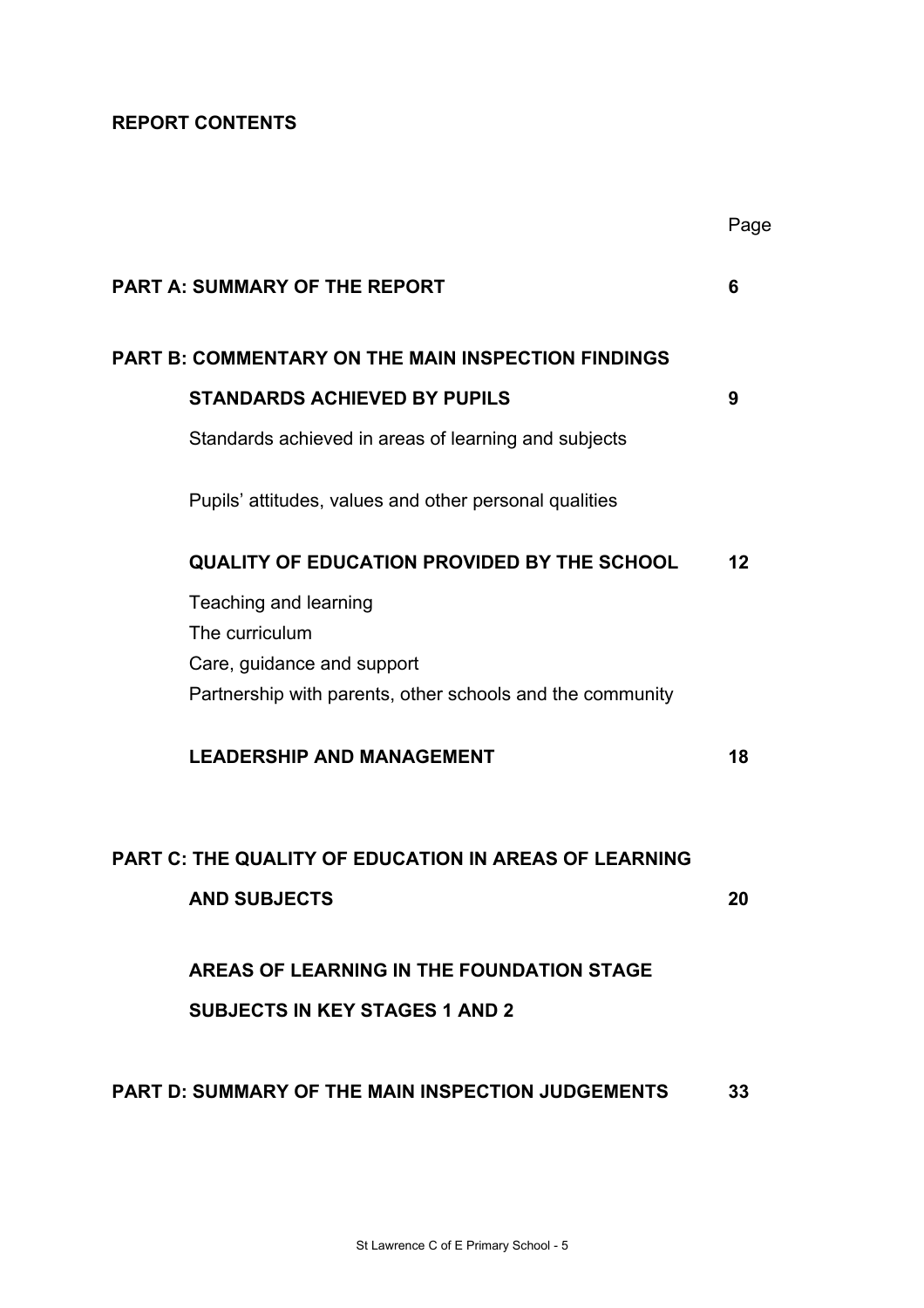# **PART A: SUMMARY OF THE REPORT**

# **OVERALL EVALUATION**

St Lawrence is an **effective** school that provides a good quality of education. As a result of good teaching and the very positive ethos within the school, pupils achieve well. The school is well led and managed and it provides good value for money.

## **The school's main strengths and weaknesses are:**

- the school's provision for pupils' personal development is very good and so pupils are very well behaved and their attitudes towards learning are outstanding;
- pupils do well because the teaching is effective and standards by Year 6 are in the main well above average as a result;
- the headteacher provides very good leadership and is well supported by staff and governors;
- pupils receive a broad range of experiences in and out of lessons;
- in some mathematics lessons for younger pupils, tasks are not well matched to the abilities of all groups;
- there is no suitable outdoor area to support learning for children in reception;
- good links with parents and the community support pupils' learning.

The school has made **good** progress in addressing the key issues identified at its last inspection and has successfully built on its many strengths. As a result, overall standards have improved.

## **STANDARDS ACHIEVED**

From a typically above average start, pupils' achievement is **good** overall. The children in reception make a good start to their education. Staff help these children make good progress, and most children meet the goals expected and many exceed them, especially in their personal, social and emotional development. Pupils continue to make good progress overall, and by the end of Year 2 standards in reading, writing and science are well above average. In mathematics, progress is satisfactory and standards are above average but there is scope to raise achievement by providing more challenge for middle- and higher-attaining pupils.

| Results in National Curriculum tests at |       | similar schools |      |      |
|-----------------------------------------|-------|-----------------|------|------|
| the end of Year 6, compared with:       | 2002  | 2003            | 2004 | 2004 |
| English                                 | $A^*$ |                 | B    |      |
| mathematics                             | $A^*$ |                 |      |      |
| science                                 | $A^*$ |                 |      |      |

*Key: A\* - very high (in the top 5 per cent); A - well above average; B – above average; C – average; D – below average; E – well below average.* 

*Similar schools are those whose pupils attained similarly at the end of Year 2.* 

The table above shows that the good progress continues and in the main standards in English, mathematics and science are well above average by the end of Year 6,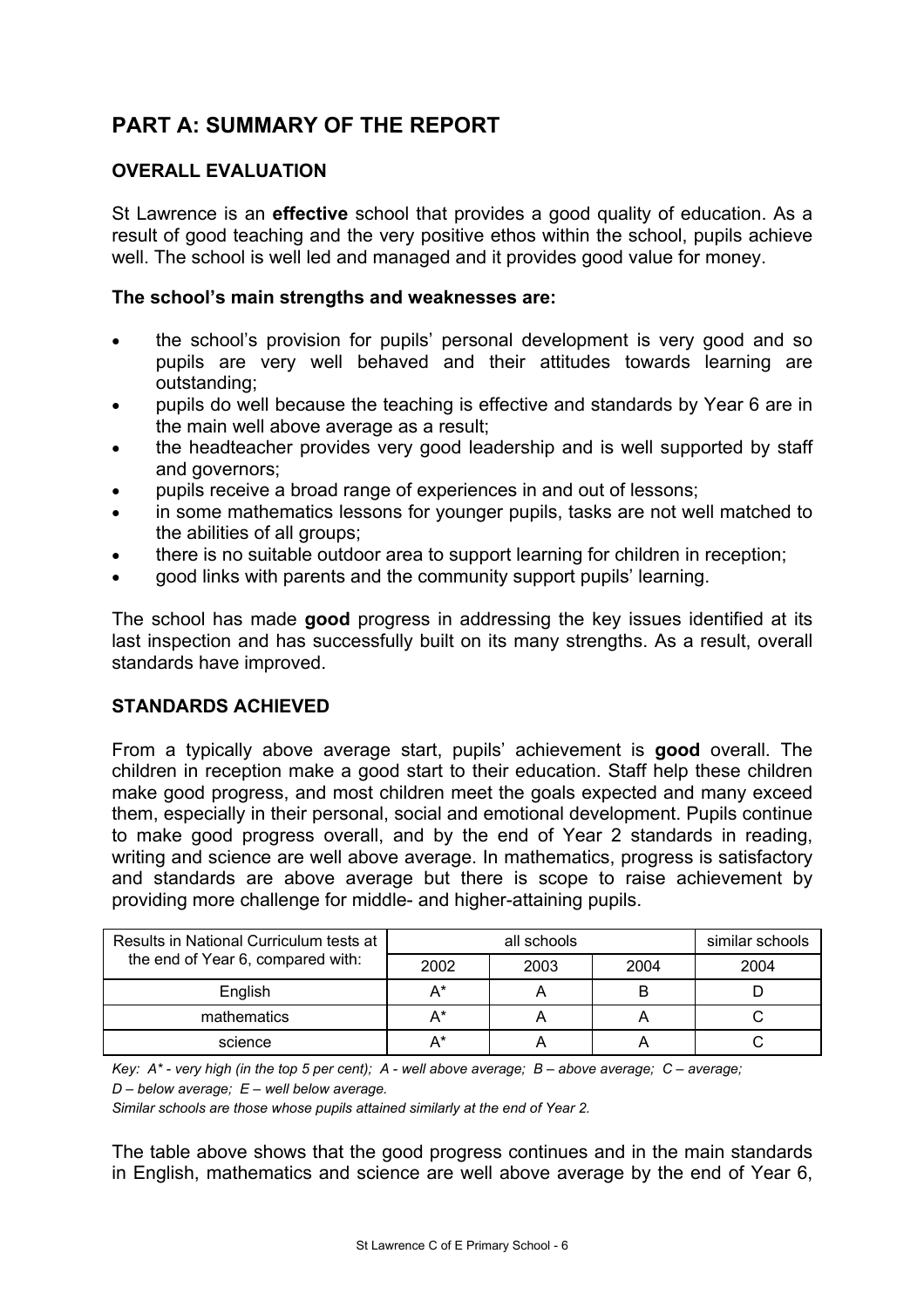which represents good achievement for the pupils. Following the 2004 tests, the school identified a dip in pupils' performance In English. It quickly identified a gap in the curriculum, which has now been addressed. Standards in the current Year 6 do not match the positive pattern of recent years, as standards in English, mathematics and science are average. Achievement for this group is satisfactory and not as high as for other pupils. On entry to the school their attainment was average, which was lower than that of other groups. Evidence showed a number of barriers to learning for this particular year group, including a significantly high proportion of pupils with special educational needs. Standards return to their normal very high levels in the current Year 5. Pupils in the current Years 3 to 5 are progressing well and are on target to attain well above average standards. Standards in information and communication technology and in physical education are average at the end of Years 2 and 6. Other subjects were only sampled during the inspection, however, examples of pupils' work seen were in line with expectations for their age. Overall, pupils with special educational needs make good progress towards their individual targets because provision for them is good.

Provision for pupils' personal development is **very good** overall and so pupils give of their best and their attitudes towards school are excellent. Overall, their behaviour is very good and they have very positive relationships with each other and with staff. Pupils' spiritual and cultural development is very good and their social and moral development is outstanding. The pupils' rate of attendance is satisfactory and their punctuality is good.

# **QUALITY OF EDUCATION**

The school provides a **good** quality of education. Overall, teaching is **good**. Teachers have a good understanding of pupils' needs and they provide interesting activities in lessons. Teachers make good use of support staff to help pupils in their learning. Learning is good because boys and girls respond very well to the high levels of encouragement they are given. In some lessons, teachers do not plan as effectively as they could for the different abilities within their class. There is a wellplanned curriculum, which is enriched by an excellent range of visits, visitors and extra-curricular activities. The lack of a specific outdoor area for children in reception limits their learning opportunities. The school has effective procedures for assessing pupils' progress in English, mathematics and science but this has yet to be extended to other subjects. The very positive care and support that pupils receive helps them to learn confidently and with success. The school has a very good partnership with parents and very strong links with the community and other schools to benefit the pupils.

# **LEADERSHIP AND MANAGEMENT**

Overall, leadership and management of the school are **good**. The headteacher's very good leadership is having a direct impact on pupils' achievement and their personal development. She is well supported in the leadership of the school by the other key staff. Governance is good. Governors ensure that all statutory requirements are met, are very supportive of the school and show a very good understanding of its strengths and weaknesses. The school's development plan, though satisfactory, lacks a sharp focus on whole-school priorities for improvement.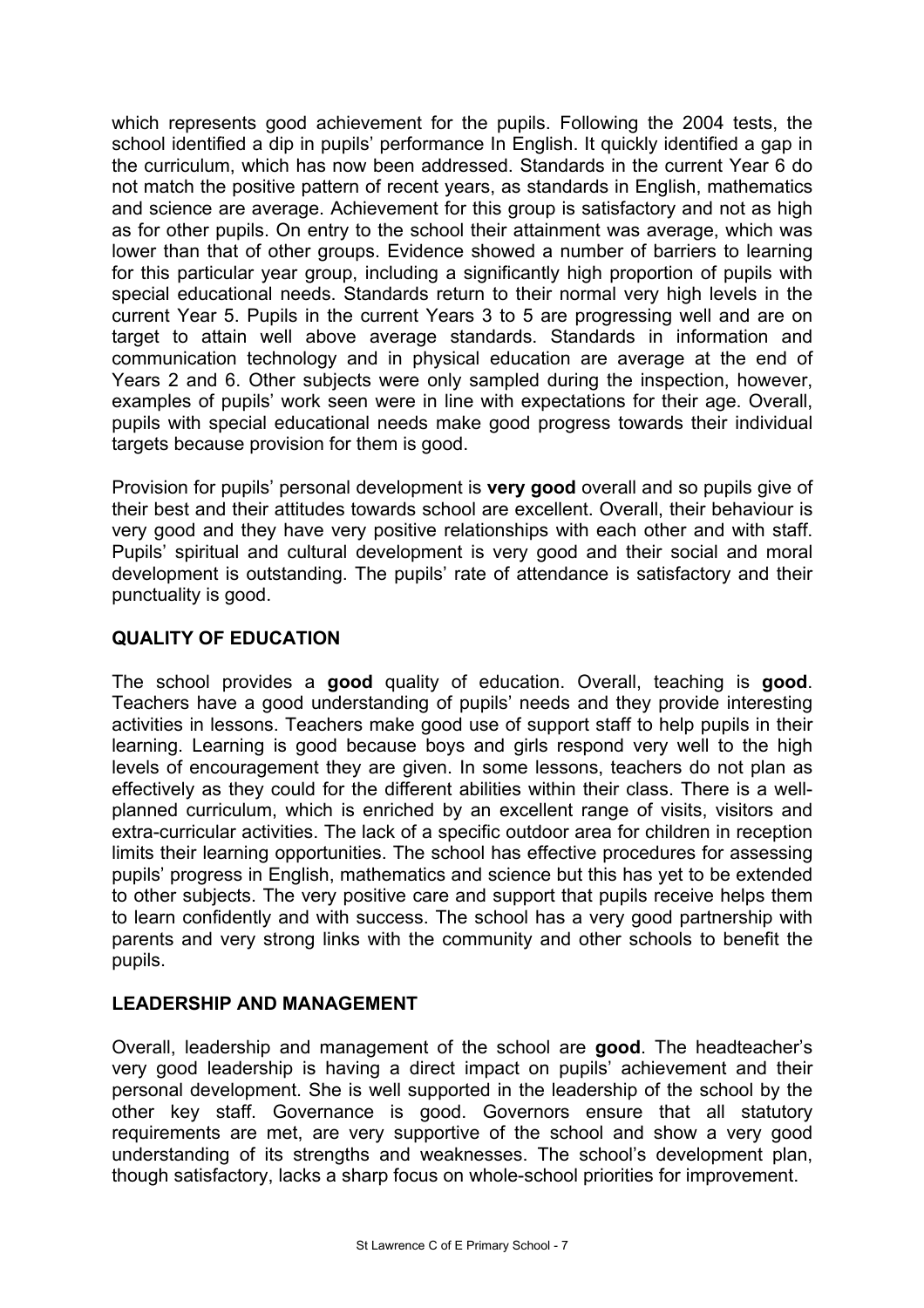## **PARENTS' AND PUPILS' VIEWS OF THE SCHOOL**

Parents and pupils hold very positive views of the school. Parents are very pleased with all aspects of its work. They are happy with the teaching and the progress their children make. Parents feel the staff are approachable and that the school is well led. Pupils like being at school and feel they have to work hard. They appreciate the help teachers give them and know who to seek advice from if they have a problem.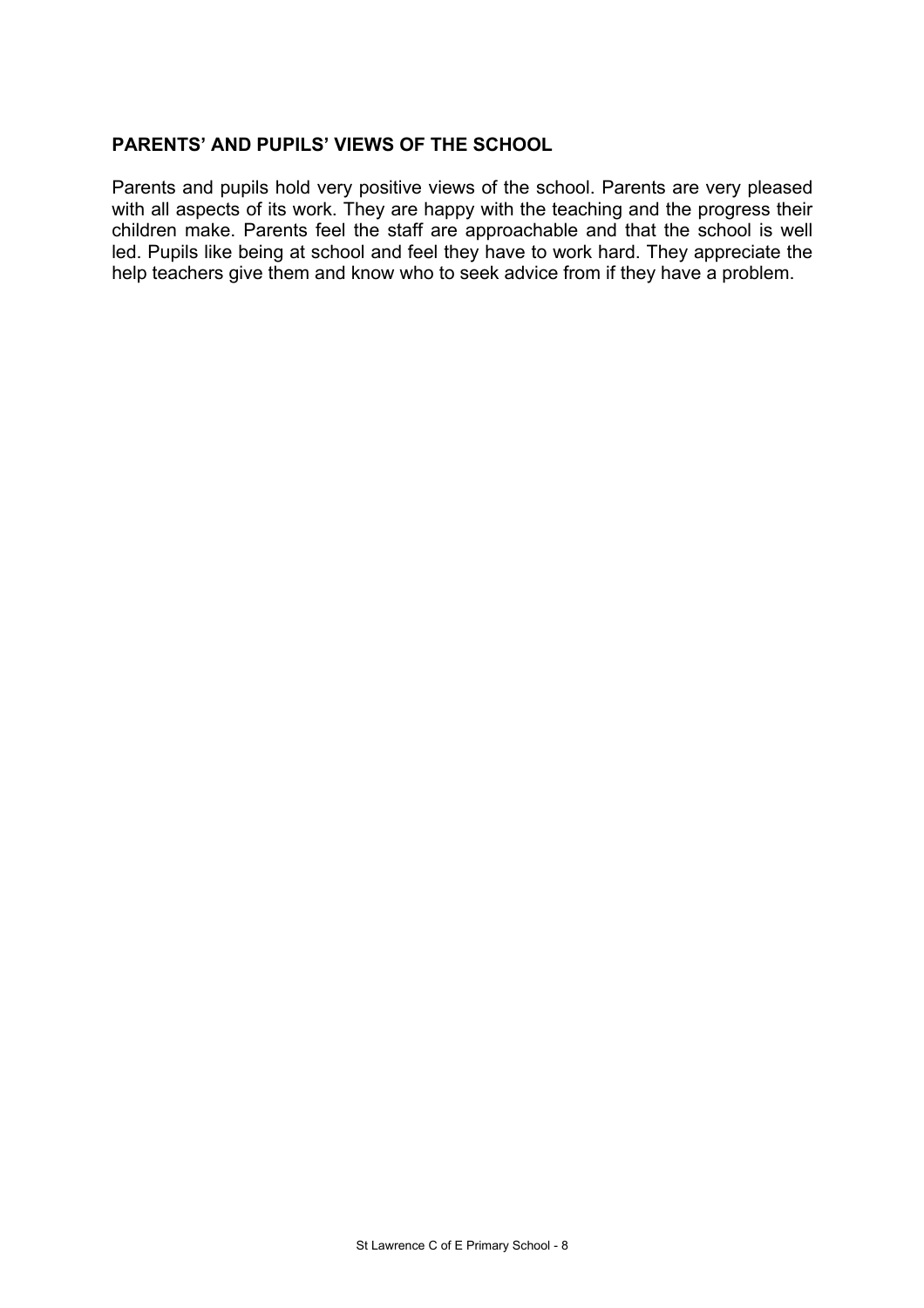## **IMPROVEMENTS NEEDED**

The most important things the school should do to improve are:

- develop the teaching of mathematics so that middle- and higher-attaining pupils in Years 1 and 2 do even better;
- provide a suitable outdoor learning area for children in reception;
- develop whole-school procedures for assessing and recording pupils' progress in subjects other than English, mathematics and science;
- have a clearer focus on the most important whole-school priorities when planning for the future.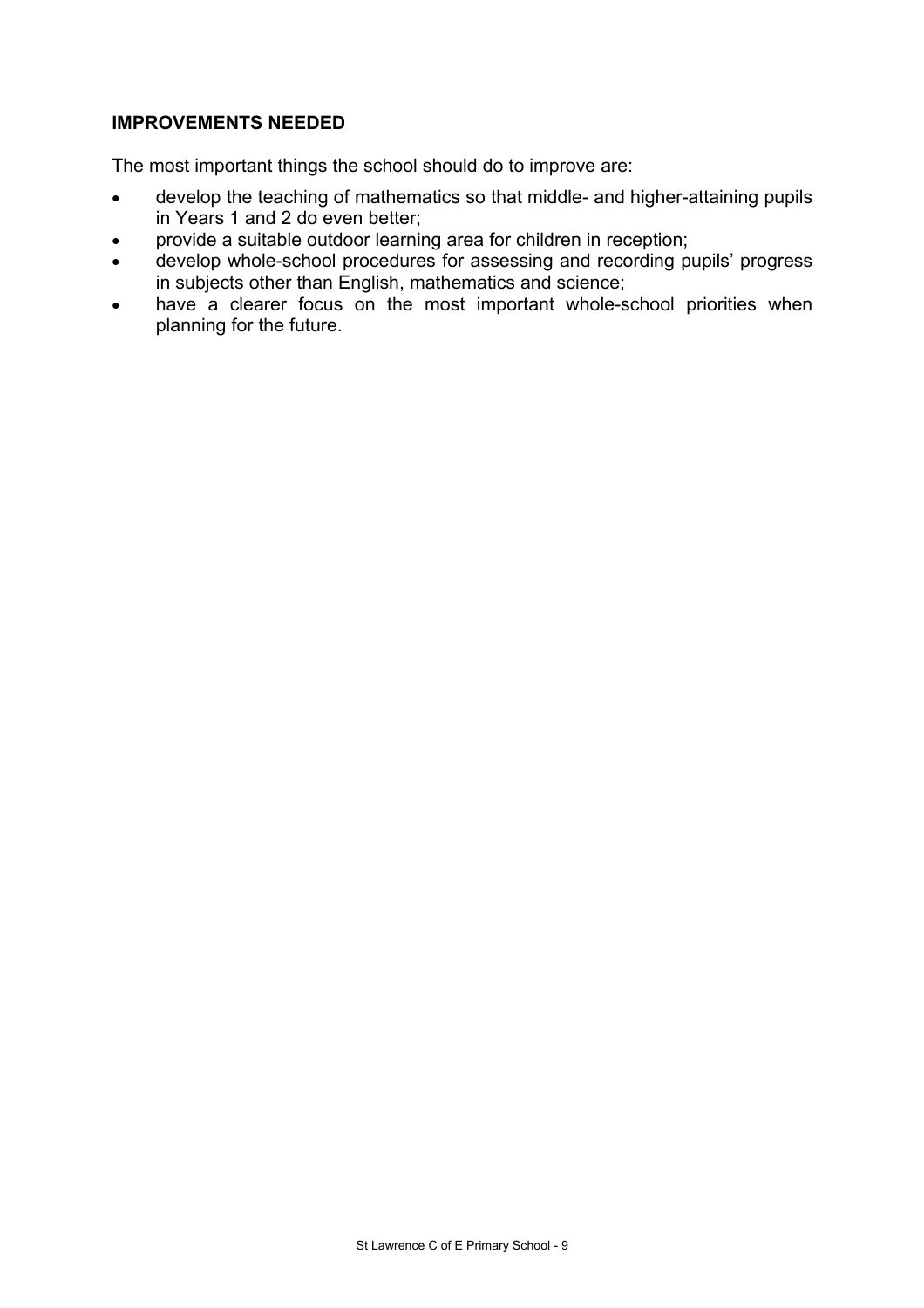# **PART B: COMMENTARY ON THE INSPECTION FINDINGS**

# **STANDARDS ACHIEVED BY PUPILS**

#### **Standards achieved in areas of learning and subjects**

Overall, achievement is **good** and standards in the core subjects of English, mathematics and science are **well above average**. The exception is in the current Year 6, where achievement is satisfactory and standards average.

#### **Main strengths and weaknesses**

- Children in reception make a good start to their education.
- Pupils in Years 1 and 2 do well in reading, writing and science.
- There is scope to improve standards in mathematics in Years 1 and 2.
- In most years, pupils in Years 3 to 6 do well in English, mathematics and science.
- Overall standards have improved since the last inspection with the exception of the current Year 6.
- Pupils with special educational needs make good progress.

## **Commentary**

1. **Foundation Stage**: Children enter reception with a wide range of attainment, which overall is above that expected for their age. From this starting point children do well because of good teaching. Children do particularly well in their personal, social and emotional development and most children exceed the early learning goals<sup>1</sup> for this area of learning. Children achieve well in communication, language and literacy, mathematical development and in developing their knowledge and understanding of their world. Most children reach the early learning goals for these areas of learning, and many exceed them. Children reach the expected goals in their creative and physical development. Achievement in these areas is satisfactory because weaknesses in the accommodation and resources reduce the pace of learning.

| Standards in: | School results | <b>National results</b> |
|---------------|----------------|-------------------------|
| reading       | 17.4 (17.0)    | 15.8 (15.7)             |
| writing       | 16.1 (15.6)    | 14.6 (14.6)             |
| mathematics   | 17.3(17.2)     | 16.2 (16.3)             |

#### **Standards in national tests at the end of Year 2 – average point scores in 2004**

*There were 36 pupils in the year group. Figures in brackets are for the previous year* 

 $\overline{a}$ <sup>1</sup> Early Learning Goals - these are expectations for most children to reach by the end of the Foundation Stage. They refer mainly to achievements children make in connection with communication language and literacy; mathematical development; personal, social and emotional development; knowledge and understanding of the world; physical and creative development. There are many goals for each area of learning, for example, in language and literacy children should be able to write their own name and other things such as labels and begin to write simple sentences.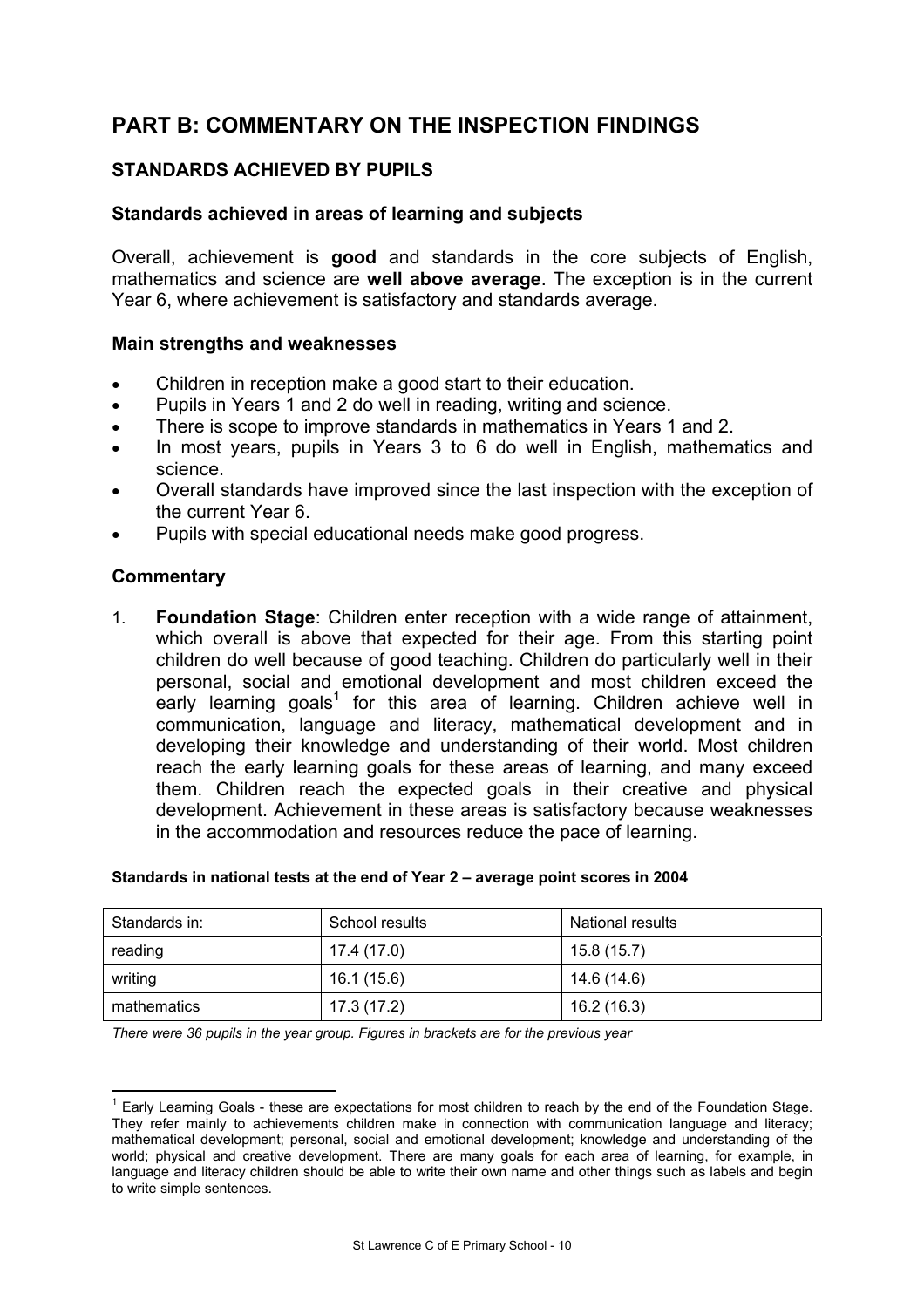- 2. **Years 1 and 2**: Overall standards in national tests at the end of Year 2 over recent years have been well above average. For example in 2004, standards in reading, writing and science were well above average. Most pupils reached the expected standard for this age, Level 2, and an above average proportion reached the higher standard, Level 3. In mathematics, overall standards were above average. All pupils reached the expected standard, which was very high compared with all schools. The proportion of pupils reaching the higher standard was similar to that found nationally and below that found in similar schools. Inspection evidence indicates a similar pattern for the current Year 2: well above average standards in reading, writing and science, and above average standards in mathematics. From their above average starting point, this represents good achievement in reading, writing and science, and satisfactory achievement in mathematics. While lower-attaining pupils make good progress in mathematics, activities do not always provide sufficient challenge to ensure middle- and higher-attaining pupils achieve as well as other pupils or perform as well in mathematics as they do in the other core subjects.
- 3. In information and communication technology and physical education, standards are in line with national expectations, and pupils' achievement is satisfactory. It was not possible during the inspection to make overall judgements on the standards in other subjects, but in the samples of work seen, standards were in line with those expected for the pupils' age.

| Standards in: | School results | <b>National results</b> |
|---------------|----------------|-------------------------|
| English       | 27.7 (28.5)    | 26.9 (26.8)             |
| mathematics   | 28.8 (28.9)    | 27.0 (26.8)             |
| science       | 30.1(30.0)     | 28.6 (28.6)             |

#### **Standards in national tests at the end of Year 6 – average point scores in 2004**

*There were 27 pupils in the year group. Figures in brackets are for the previous year* 

- 4. **Years 3 to 6**: Over recent years the school's overall results in national tests at the end of Year 6 in English, mathematics and science have been well above average and improving at a quicker rate than those nationally. This represents a significant improvement in overall standards since the last inspection when standards were broadly average. In 2004, results were well above average in mathematics and science because most pupils reached the expected standard, Level 4, and an above average proportion reached the higher standard, Level 5. In English, the school's performance was above average, which is lower than the usual very high scores of previous years. The school quickly identified a weakness in the curriculum and put in place suitable measures to ensure that pupils are better prepared in future.
- 5. Inspectors found that standards in the current Year 6 did not match the positive pattern of recent years as standards in English, mathematics and science are average. While many pupils will attain the expected standards, too few pupils are likely to achieve the higher level. This is lower than the usual very high performance of recent years. Although the school has provided adequate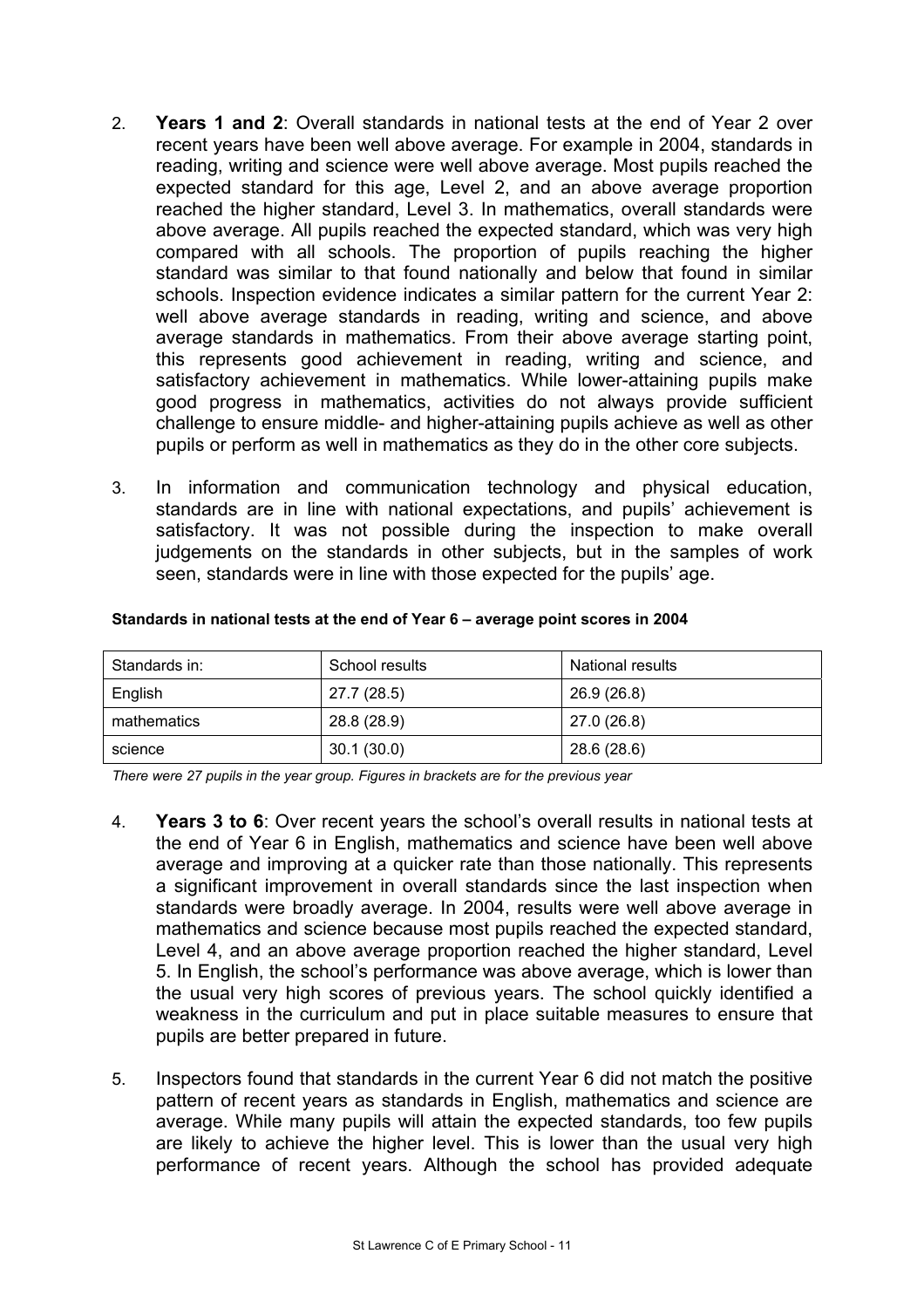additional support, achievement for this group is satisfactory and not as high as for other pupils. Inspection evidence showed a number of barriers to learning for this particular year group. On entry to the school their attainment was average, which was a lower starting point than that of other groups. There has been a notable turnover of pupils, which resulted in an increase in the number of pupils with special educational needs in this group to a significantly high proportion. Within the group there is a very high proportion of boys to girls. Standards return to their normal very high levels in the current Year 5 where they are well above national expectations in the three core subjects. Pupils in the current Years 3 to 5 are achieving well and are on target to attain well above average standards.

- 6. Standards in information and communication technology and physical education by the end of Year 6 are in line with national expectations, and pupils' achievement is satisfactory. In the samples of work seen in other subjects, standards were broadly in line with those expected for the pupils' age.
- 7. Overall, pupils with special educational needs make good progress towards the targets set for them in their individual education plans because they receive good support from classroom assistants and teachers. In national tests, particularly at Year 6, girls have done better than boys. The inspection did not identify any specific reasons why there was a difference in performance, and in lessons seen both boys and girls made similar progress.

## **Pupils' attitudes, values and other personal qualities**

Pupils have **excellent** attitudes to everything that is provided for them. Behaviour is **very good** overall. Provision for social and moral development is **excellent**, and for spiritual and cultural development it is **very good**. Attendance is **satisfactory** and punctuality is **good**.

## **Main strengths and weaknesses**

- Pupils eagerly get involved in many activities throughout the day and are exceptionally polite, friendly and considerate.
- They behave impeccably during assemblies and in many lessons.
- Very good relationships are a key feature in supporting pupils' learning and their personal and social development.
- Pupils' personal development is very strongly promoted.

## **Commentary**

8. Boys and girls enjoy school because they are very interested in the many exciting activities offered to them. They have excellent manners and are very thoughtful towards each other. Pupils of all ages often get engrossed in the interesting lessons, which are much enjoyed. Pupils are enterprising, confident and imaginative when for example they organise their own clubs and perform for each other during assembly. They have very good relationships with other children and with all adults who work in the school. Even the very youngest children mix very happily with older pupils including when they share the playground. Pupils of all ages speak enthusiastically about what they like about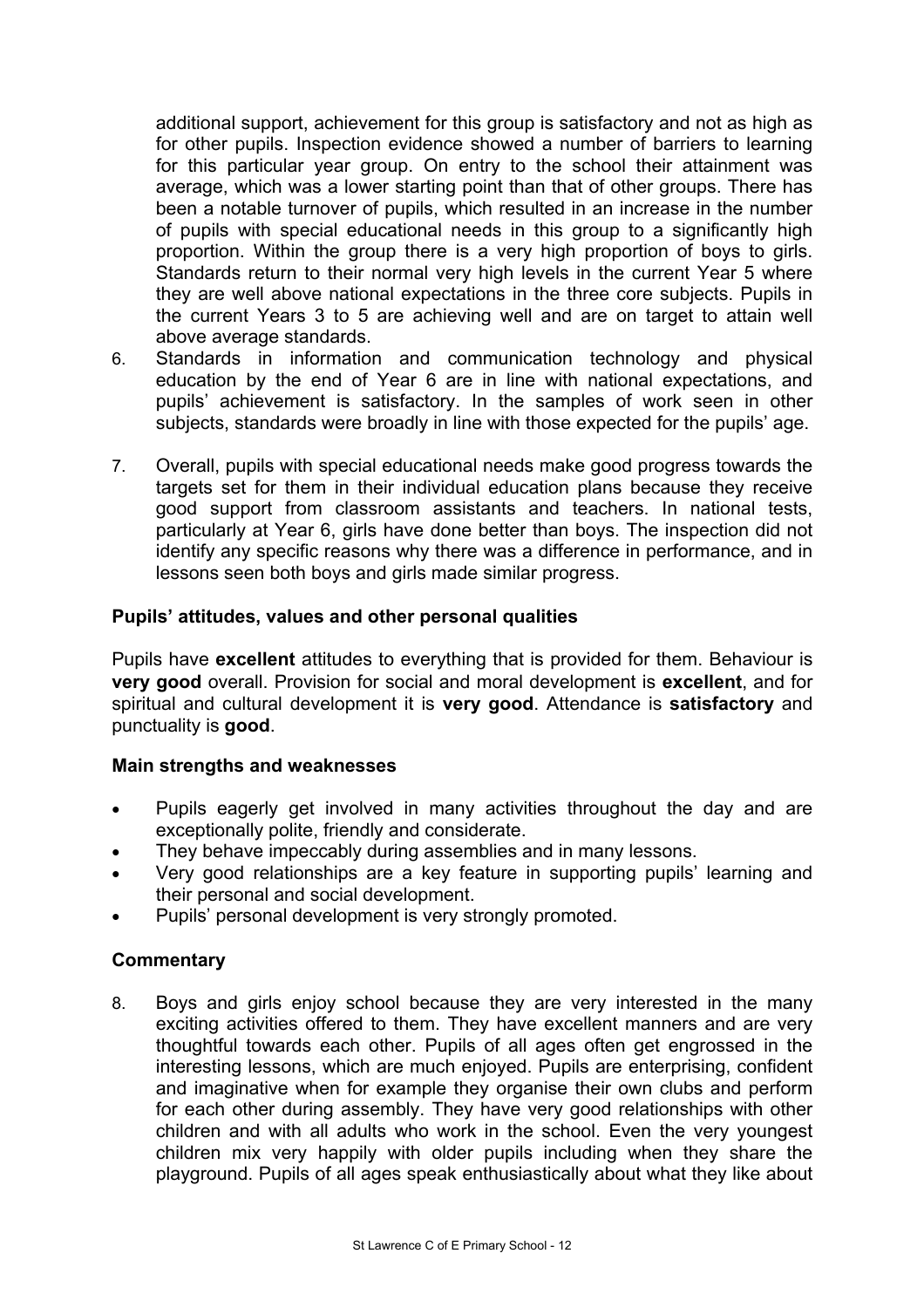school and why. Year 6 pupils told inspectors that they will miss the many close friendships they have made. By this age they are very motivated and independent and accept responsibilities well. Pupils with special educational needs are very keen and work very hard in small group situations.

- 9. During the inspection behaviour was excellent during dinner and on the playground with virtually no disciplining necessary because pupils are naturally so kind and good-natured towards each other. Behaviour during assemblies is excellent with all pupils following the routines and expectations and showing great respect. Incidents of bullying are very rare. There have been some difficulties ensuring older boys remain on task throughout the day and their high spirits and sometimes awkward attitudes have been spoken about by many and were seen during the week of inspection. However, this behaviour is only evident among a very small minority who have special educational needs and only in some lessons in just one class. These pupils occasionally exhibit inappropriate behaviour but this is dealt with well by staff, who encourage them to concentrate and complete their work. On balance, therefore, across the school behaviour is very good. There were no exclusions in the school year prior to the inspection. One temporary half-day exclusion was recorded at the beginning of this school year.
- 10. Pupils trust staff because relationships are so good and pupils feel they get treated fairly. Significant gains over time in many important personal and social skills are evident. Moral development is very strong and pupils fully understand what is wrong and what is right. Pupils raise money for those less fortunate than themselves and regularly think of others. They try hard and do what is asked. They like a challenge and told inspectors they get plenty. The way personal and social development is promoted is very effective. The children in reception do very well in exceeding the early learning goals in personal, social and emotional development.
- 11. The school fulfils its aim to provide a 'Christian atmosphere that emphasises respect for other faiths' and pupils are becoming very aware of other cultures, faiths and religions. Through planning extra opportunities this aspect of development is also very good and has improved since the time of the previous inspection. Displays indicate the good range of topics covered to promote greater understanding among pupils, including multicultural Britain. Spiritual aspects are likewise of great significance and in many lessons including science and literacy pupils were spellbound when something happened which was not expected. The headteacher encourages each pupil to have a quiet moment of reflection if they feel like it, around the small display outside her office door, where they can drop a small pebble into a pool of water and then watch the ripples fade.

## **Attendance**

12. Attendance figures last year were a just little better than those seen nationally. This year they have dipped because in the spring term illness unavoidably kept a much higher than average numbers of pupils at home for up to a week. Parents are very supportive and nearly always send their children to school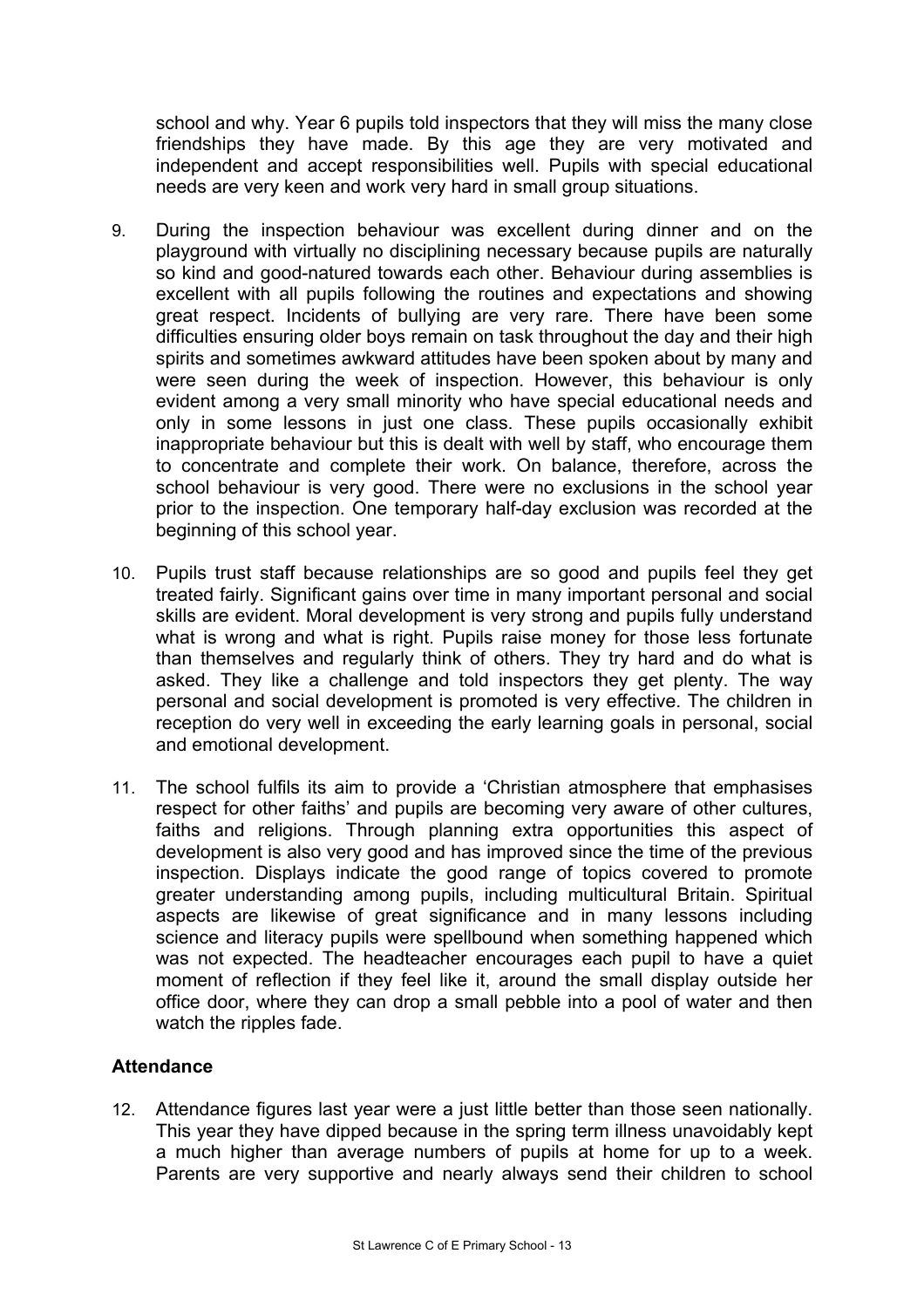every day but do occasionally take holidays during term time despite being encouraged not to do this. Punctuality has improved recently and is good. Most pupils arrive well on time. Very careful recording is undertaken with staff fully meeting requirements and office staff very efficiently monitoring attendance which overall is satisfactory.

#### *Attendance in the latest complete reporting year (%)*

| Authorised absence |     | Unauthorised absence |     |
|--------------------|-----|----------------------|-----|
| School data:       | 4.8 | School data:         | 0.1 |
| National data:     | 5.1 | National data:       | 0.4 |

*The table gives the percentage of half days (sessions) missed through absence for the latest complete reporting year.* 

# **QUALITY OF EDUCATION PROVIDED BY THE SCHOOL**

The school provides a **good** quality of education for its pupils. Teaching and learning are **good**. The school's curriculum is **good**, with **excellent** enrichment. The school's procedures for care, guidance and support are **very good**. There are **very good** links with parents, the community and other schools.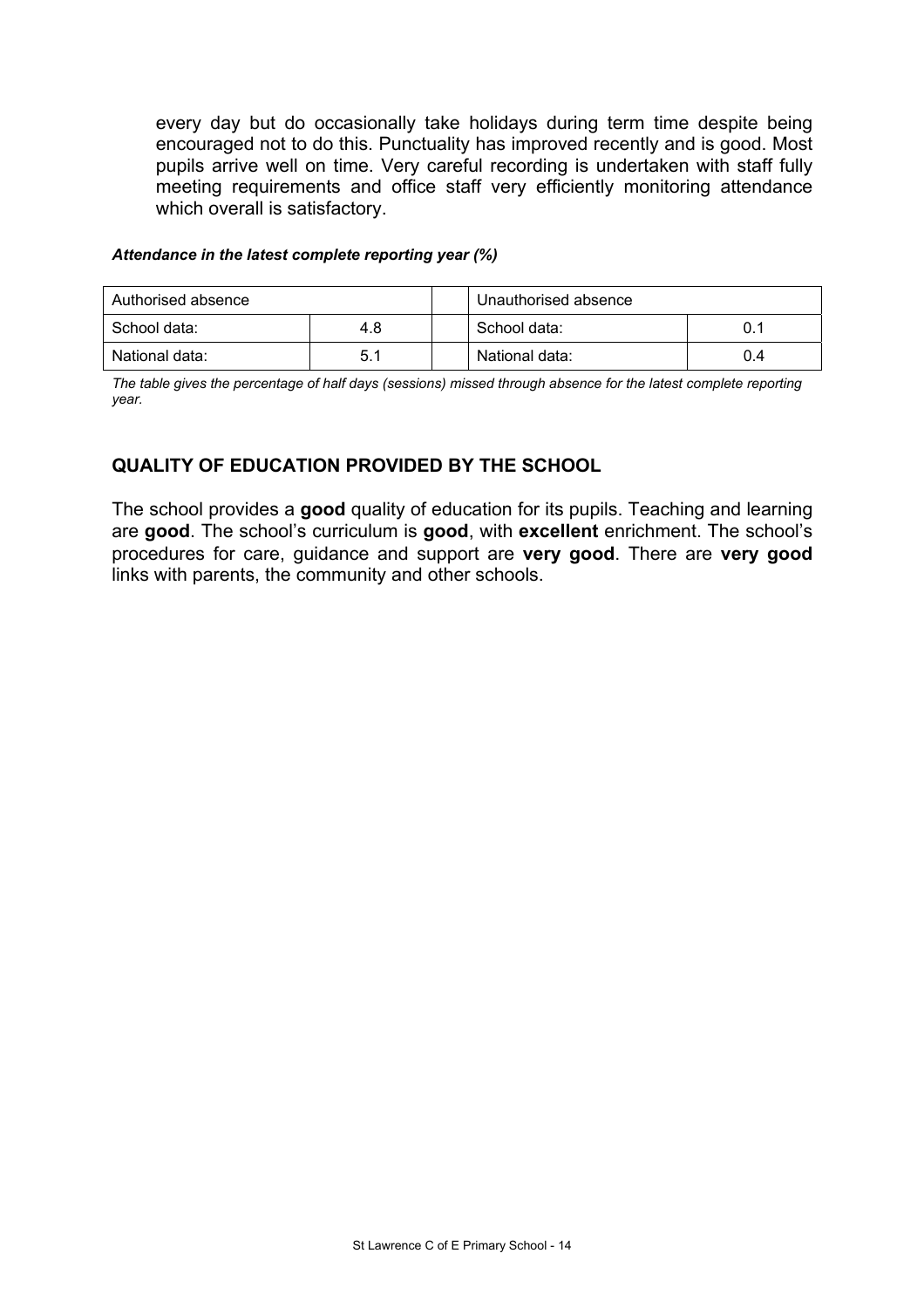# **Teaching and learning**

Overall, the quality of teaching is **good** and so most pupils make **good** progress in their learning. Procedures for assessing pupils' progress are **good** overall.

#### **Main strengths and weaknesses**

- Good teaching, particularly in English and science, leads to well above average standards being reached.
- Pupils' excellent attitudes and enthusiastic approach support their good learning.
- Teaching in reception ensures children make a good start to their education.
- Teachers do not always plan sufficiently well to meet the different levels of ability of pupils during some lessons.
- Teachers make good use of support staff to help pupils in their learning.
- Assessment procedures are good in English, mathematics and science but not fully developed in all other subjects.
- The quality of marking is variable: it is good in some lessons and less effective in others.

## **Commentary**

13. The school has maintained the good quality of teaching seen at the last inspection. Lessons seen during the inspection and evidence from recent national test results and pupils' previous work show that teaching ranges from satisfactory to very good. All staff successfully implement the school's strong stance on educational inclusion. The teaching of pupils with special educational needs is good. When working individually or in small groups with support staff, their attention is maintained because tasks are varied. They make good progress against their individual targets because activities are well planned and their progress is monitored well and assessed accurately. Teachers manage their classes well and provide all pupils with high levels of encouragement. The resulting very good relationships and excellent attitudes are important factors in pupils' learning. Boys and girls work hard, co-operate very well and produce work of a good standard.

#### **Summary of teaching observed during the inspection in 33 lessons**

| Excellent | Very good | Good     | Satisfactory | Unsatisfactory | Poor     | Very Poor |
|-----------|-----------|----------|--------------|----------------|----------|-----------|
| $0(0\%)$  | 5(15%)    | 14 (42%) | 14 (42%)     | $0(0\%)$       | $0(0\%)$ | $0(0\%)$  |

*The table gives the number of lessons observed in each of the seven categories used to make judgements about lessons; figures in brackets show percentages where 30 or more lessons are seen.* 

14. Teaching in reception is good overall, particularly in children's personal, social and emotional development where teaching is very good. The caring staff know the children very well and they are alert to their needs. A wide range of stimulating activities and the effective use of assessment information ensures that learning in communication, language and literacy, mathematical development and knowledge and understanding of the world is good.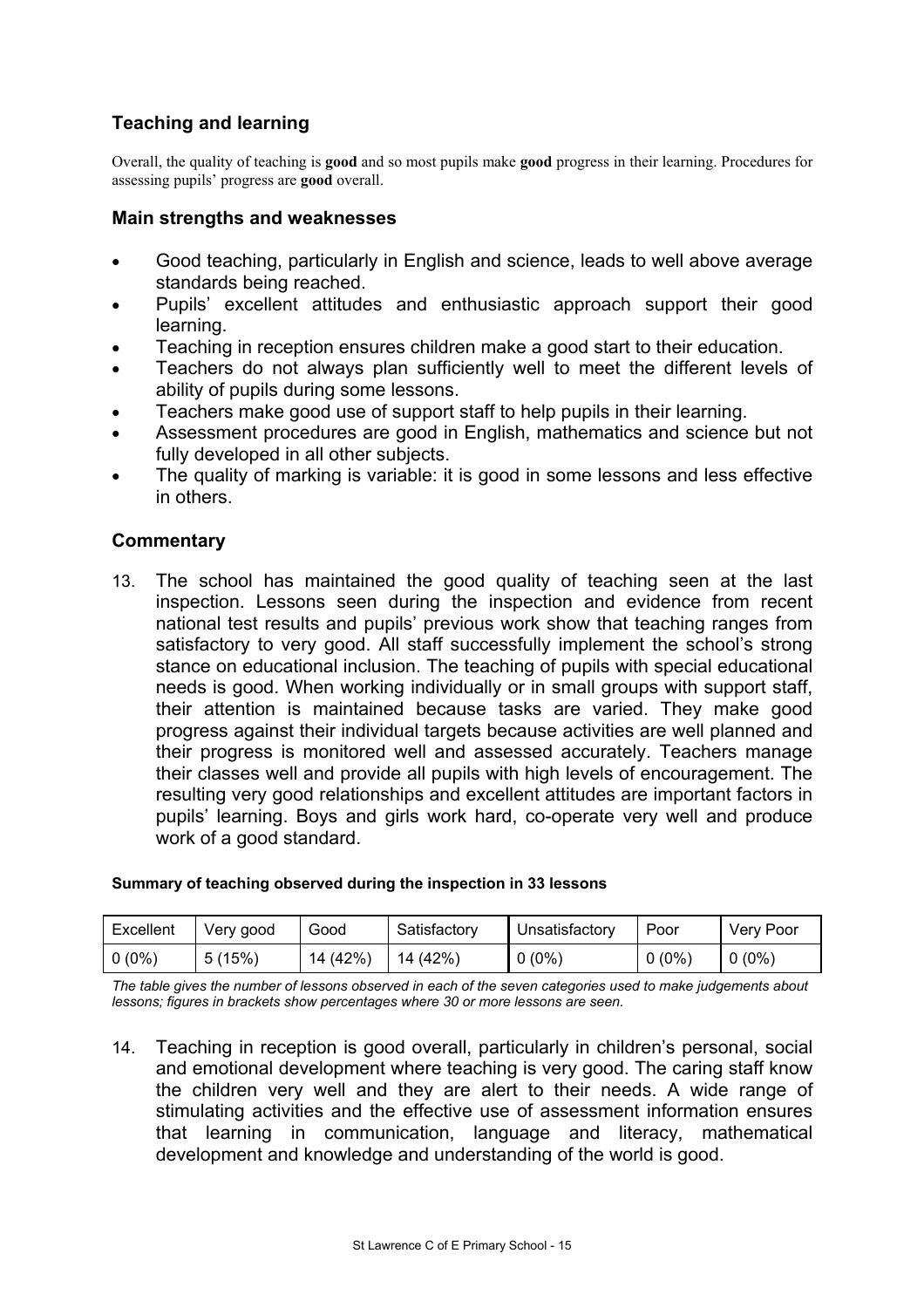- 15. In Years 1 to 6, teaching and learning are good overall. Teaching in English is consistently good as teachers have good subject knowledge and they use and develop pupils' reading and writing skills well in other subjects. In mathematics, the quality of teaching ranges from satisfactory to good. In the main, it is good in Years 3, 4 and 5, and satisfactory in Years 1, 2 and 6. Teachers in Years 1 and 2 do not consistently plan to challenge middle-and high-attaining pupils in order to ensure they achieve as well as they could and that a suitably high proportion reaches the higher standards. Learning is good in science because teachers make effective use of practical and experimental activities and the outdoor environmental areas. Teaching in information and communication technology is satisfactory and pupils make steady progress in their learning. Overall, teachers make satisfactory use of pupils' information and communication technology skills to support learning in other subjects, though this is inconsistent across the school. Their use of interactive whiteboards is still at an early stage of development.
- 16. The best lessons seen were characterised by a clear focus on what pupils were to learn, which was shared with the pupils and reinforced throughout the lesson. The teachers' good subject knowledge resulted in clear explanations and effective questioning to monitor pupils' understanding. The good use of practical resources and the effective deployment of support staff also helped pupils' learning. In lessons where learning was satisfactory rather than good or better, a number of minor areas for development were noted. The pace of learning is slow when teachers spend too long explaining activities, leaving insufficient time for pupils to consolidate their learning through their activities. Sometimes activities do not provide sufficient challenge or are too controlled by the teacher and do not help pupils to develop their own ideas.
- 17. There are good procedures for assessing pupils' progress in reception and in the core subjects of English, mathematics and science. Data is used effectively to amend the curriculum. In other subjects, procedures are inconsistent. For example, assessment is satisfactory in information and communication technology, does not focus sufficiently on the development of skills in physical education and for a number of subjects, including geography and history, there are no whole-school procedures. The quality of marking and individual target setting is also variable, ranging from good to unsatisfactory. In some books marking provides comments that encourage pupils and help them understand what they can now do and what they need to learn next. However, in some other books, marking gives insufficient guidance to the pupils on how to improve the content of their work. The use of individual targets is developing, but pupils are not involved in assessing their own progress. Not all pupils know how well they are doing and what they can do to improve their work.

## **The curriculum**

Curriculum provision is **good** and there is **excellent** enrichment. The accommodation and resources are **satisfactory** overall.

#### **Main strengths and weaknesses**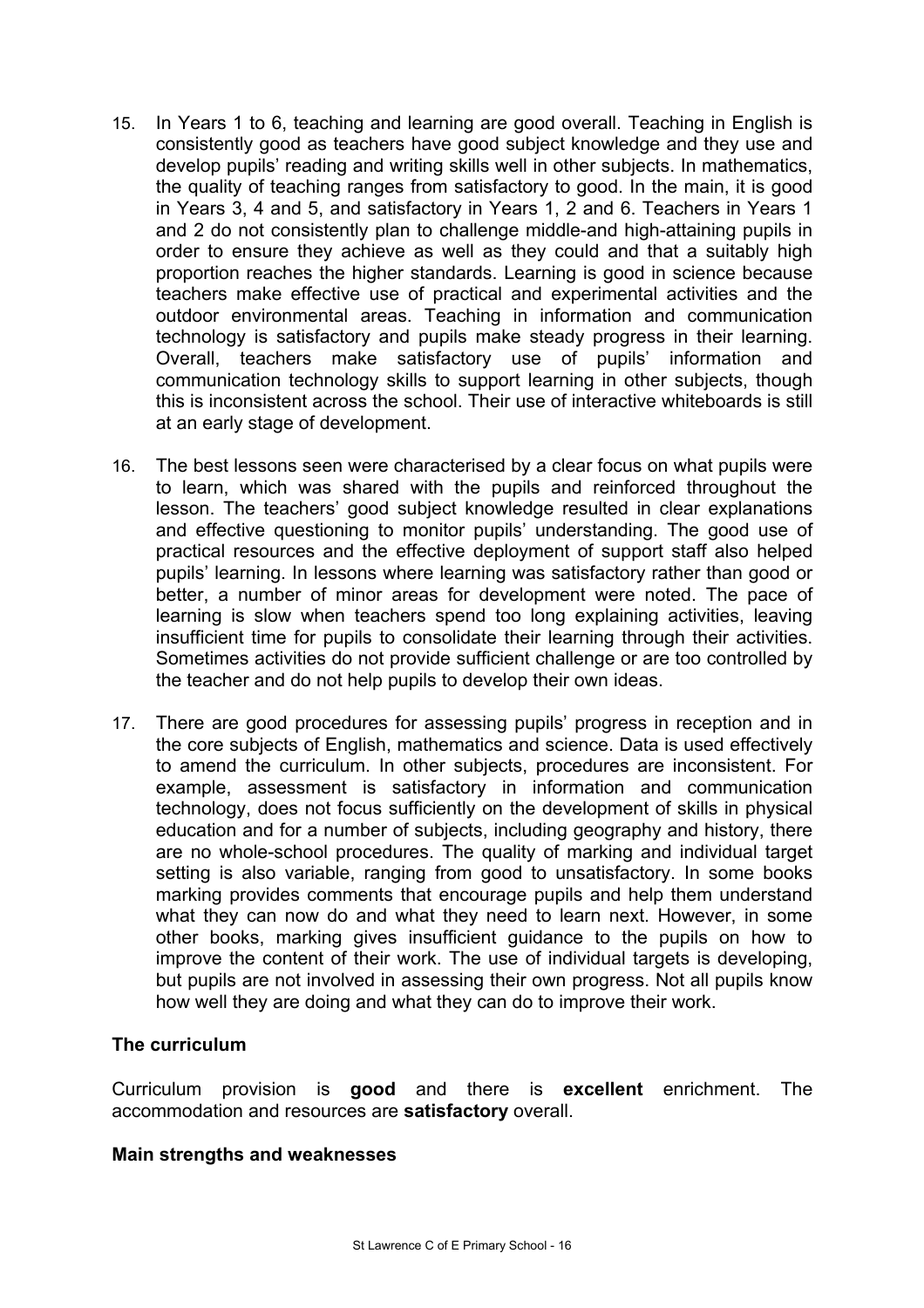- The activities planned are exciting and promote good quality learning for all pupils.
- The high quality of enrichment from visits and visitors to the school combine to give pupils exciting and challenging experiences.
- The school provides a wealth of extra-curricular activities, including sport, drama, music and other activities; they are popular and well attended.
- Pupils' personal, social and health education is very good and prepares them very well to transfer into the next stage of education.
- Children in the Foundation Stage do not have an area outside the classroom for adventurous activity and creative learning.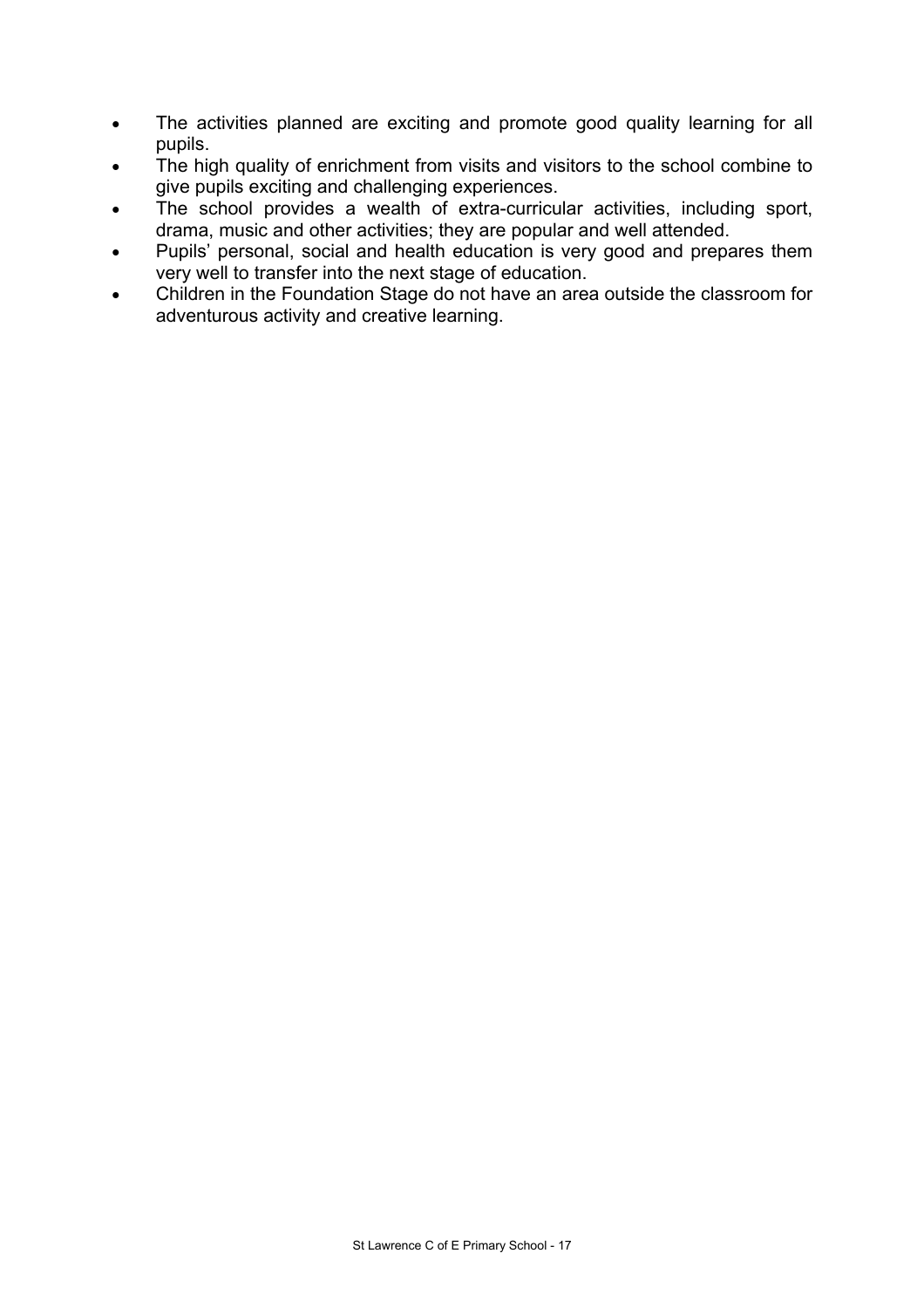- 18. The quality and range of learning opportunities provided are good and meet statutory requirements. The school is continually striving to expand the curriculum and in addition to teaching all subjects that it should, it teaches French to the older pupils and is planning to introduce this subject to all. There has been good improvement since the previous inspection and standards have risen. Pupils now have a rich curriculum, which provides a broad and balanced range of activities matched to their needs. Quality time is given to all subjects of the National Curriculum, including religious education, and pupils' personal, social and health education. The school's arrangements for teaching the skills of literacy and numeracy are good and help pupils to achieve well in English and mathematics. Pupils reported how they really enjoy learning what the school plans for them. Learning is fun because the teachers plan a wide variety of activities that are meaningful to these pupils.
- 19. Teachers plan good links between subjects whilst ensuring that skills and progression in each subject are addressed. For example, in science when pupils learn about parts of a plant, they use their art skills to make delightful still-life pencil drawings then use their literacy skills to label in detail the parts they know. The school is also effective in evaluating initiatives and innovations to support the curriculum.
- 20. The school cares passionately about all its pupils and provides well for pupils with special educational needs who make good progress as a result. Individual education plans are well written and accurately reflect the pupils' needs. Progress towards most targets is easily measurable and help from support staff and the specialist teacher is good.
- 21. The school caters very well for the personal, social and health education of pupils. It sets time aside for them to talk about social issues. These focus well on ensuring that pupils are capable of making sound decisions. For example, in work about drug awareness the pupils consider which people might be safe to trust and which might not. There are effective plans for sex education. The school recently encouraged pupils to use sports equipment at lunchtimes through the Huff and Puff club. These good arrangements contribute well to pupils' very good personal and social development.
- 22. Opportunities for pupils to take part in activities beyond the school day are excellent. The school organises a varied and popular programme of clubs, from orchestra to badminton, which caters for a wide range of interests. The school is strongly committed to sporting activities, music has a high profile and pupils are given a wealth of opportunities to develop their artistic talents.
- 23. Many good improvements have been made to the school buildings. A computerised library and an outdoor courtyard are the latest additions. The appearance of the school is important in helping promote pupils' creative, aesthetic and spiritual awareness. A good start has been made on the outside environment and the woodland and pond area is in constant use, supporting subjects such as literacy and science. Although there are development plans in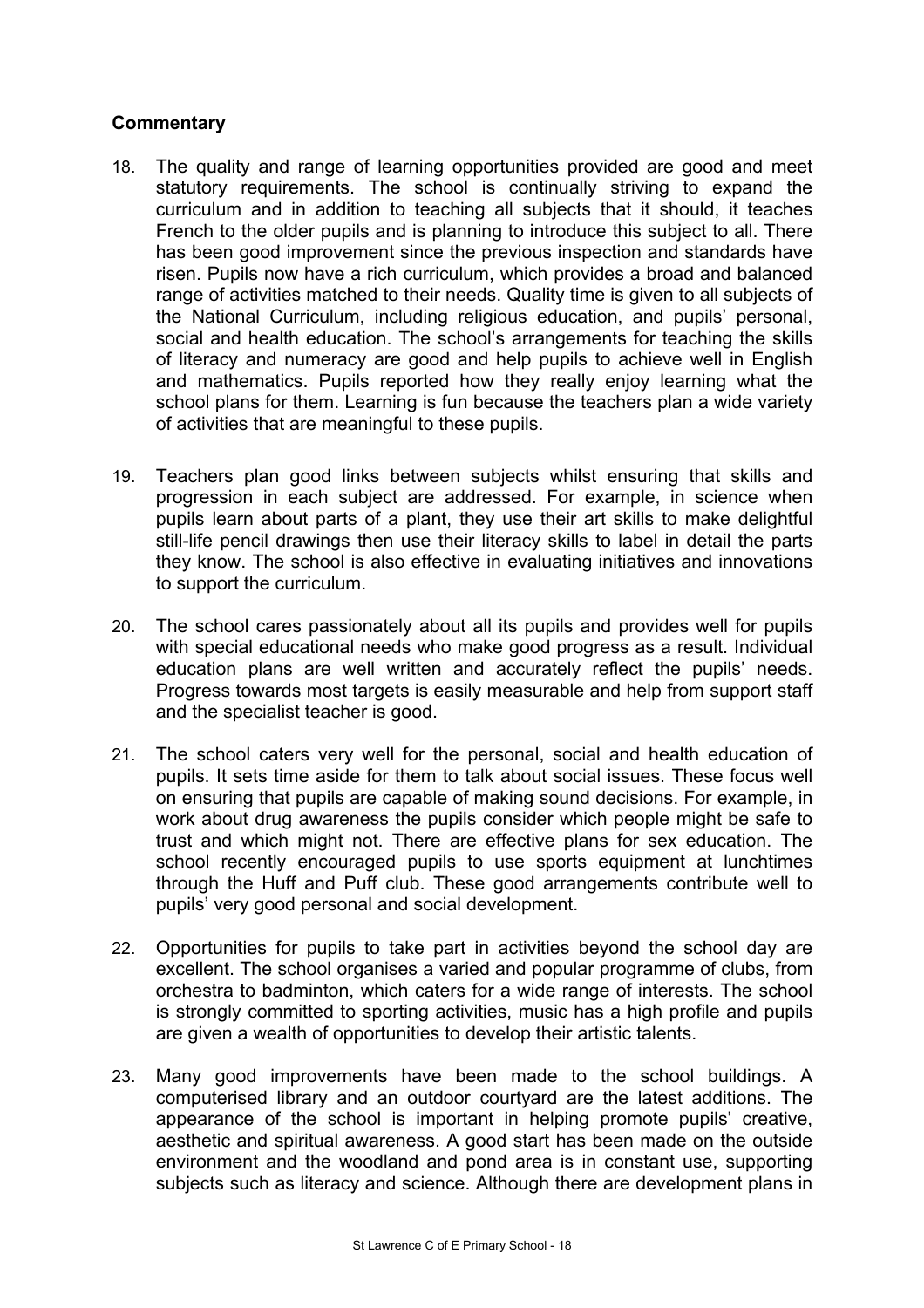place, to ensure the Foundation Stage has an outdoor environment this is an outstanding issue from the last inspection. Resources are generally satisfactory although the role-play costumes for the Foundation Stage are not stimulating enough. Other resources such as musical instruments are rather well worn. Pupils also reported that they would like to have more resources in information and communication technology and art and design.

#### **Care, guidance and support**

Provision for safety, health and welfare including care is **very good**. The school also provides **very good** advice and guidance for every pupil. Consultation with pupils is **very good**.

#### **Main strengths and weaknesses**

- Parents often choose this school because of its very high standards of care and welfare.
- Staff have a thorough understanding of their roles and responsibilities in the proper care of pupils.
- Pupils are given very good advice and support which helps them achieve well.
- The school council is an especially important part of school life.

- 24. Many parents told inspectors during a pre-inspection meeting, as well as informally during the inspection, of the very caring attitudes at many levels in this school. Parents really trust staff and believe the headteacher has the wellbeing of every individual child very much at the centre of every decision she makes. They are right to think this. There were many incidents during the inspection when staff, who clearly know the pupils very well, treated them very sensitively.
- 25. Governors are very committed also in ensuring that standards of health and safety are very good. Activities are risk assessed well. Their wide-ranging expertise is well used. Many improvements have been made in recent years to the buildings and the site. The caretaker works tirelessly in his role and standards of cleanliness are high. Mid-day supervisors oversee their responsibilities carefully. All staff are aware of procedures and have training in child protection and many have a first aid qualification. The headteacher very much leads by the example she sets in establishing very good and trusting relationships with all pupils and their families.
- 26. Links and liaison with agencies that work with the school are very good and pupils are given very good advice and support when difficulties arise. A male employed by a trust fund works effectively part time to help maintain good behaviour and positive attitudes with older boys. Staff keep a pastoral file which includes notes on every child and this information helps ensure that when pupils move to the next teacher they are very well known. Pupils can leave a confidential note in a 'post box' if they are worried or anxious and they say this is dealt with promptly. There is also much informal discussion throughout the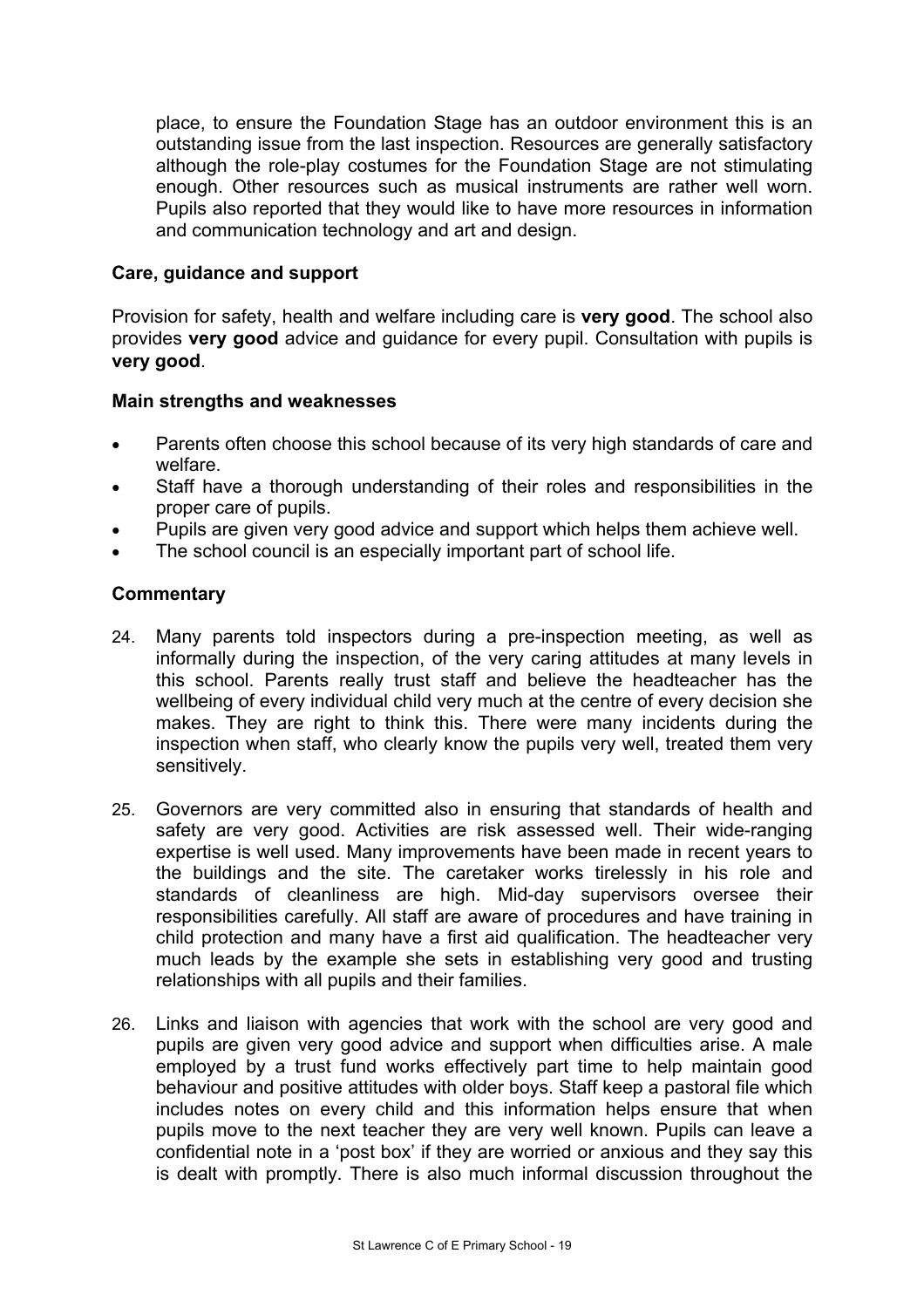day among staff; the headteacher is always fully involved when decisions as to what is the best next step are made. Induction into the school is very well managed and helps pupils settle and feel secure in a short space of time.

27. Pupils in every class begin the year with a discussion about rules and sanctions, the general expectations for behaviour as well as aspects of the school's 'vision wheel'. The opinions of individuals are sought and valued within lessons and throughout the day. Staff listen and respond to pupils fairly and patiently. The school council meets fortnightly and pupils involved take their role seriously and sensibly. Older members encourage the younger ones to join in their discussions. Their achievements are shared with the school community during assembly and with parents in school newsletters. The impact the council is having is very good in the school and pupils spoken to were very enthusiastic about their involvement.

## **Partnerships with parents, other schools and the community**

Links with parents and with the community including the church are **very good**. Partnerships with other schools are **very good** also.

#### **Main strengths and weaknesses**

- Parents think very highly of the school and recognise its many strengths.
- Parents are kept very closely informed because communication at every level is very good.
- The work of the friends of the school association is very supportive.
- Links within the community are strong and it too is very supportive of the work of the school.
- Church links have improved recently and are now very good.

- 28. Parents trust the school and have confidence that their children are very well cared for and they really appreciate the many opportunities that are provided for them. They know it is well led and that the headteacher has children's best interests at heart. They are sure that staff know their children very well and most importantly they think their children are very happy in school. They especially like the fact that the headteacher listens carefully to their opinions and then makes decisions taking everyone's views on board.
- 29. The sharing of information gets off to a very good start with new families when home visits are made to parents of reception age children who request them. Parents receive a very good range of information and this includes the excellent monthly newsletters, which the pupils themselves have just started contributing to. The inspection report criticised the quality of information within annual progress reports and this key issue has now been well addressed because these reports are now consistent in style and in the detail given on pupils' achievements. The prospectus and the web site also provide very good quality information. But the key strength to communication is the accessibility of all staff including the headteacher who is always available for all parents.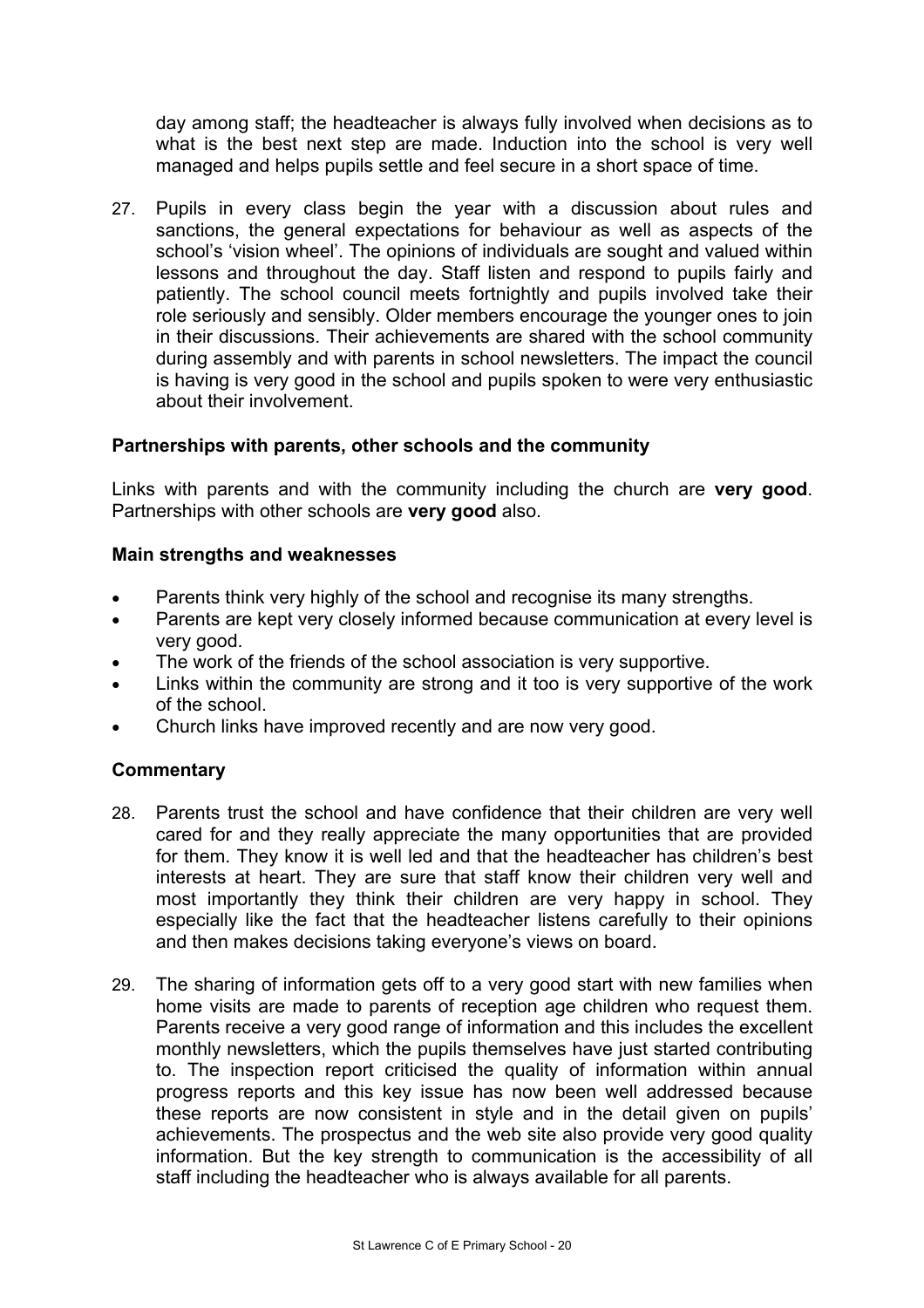- 30. The friends of the school are a very dedicated group of parents and staff who work very hard for the school when they organise events. Just last year they raised the impressive sum of nearly £10,000, spent promptly on extra resources for the school. Recently funds have helped to refurbish the library, to provide much needed storage space inside and out and to enhance the school in many other ways. The group is forward thinking and always planning the next event and the impact they have on school life is significant. Parents as well as members of friends of the school work regularly alongside pupils in classes and several parents are very committed governors.
- 31. The school succeeds in giving all pupils a sense of belonging to the local community. This has not just happened. It has been planned and promoted by the headteacher who sees it as very important. Consequently community support for the school which has always been good has also improved in recent years. The headteacher has made it her business to tell the community what the school is doing and how well the children are achieving. She has an increasingly high profile in the community and many businesses and organisations generously contribute towards school funds. Visits into the locality, for example for field work in geography to the adjacent River Thames, are organised for all classes and in addition members of the community show their support by volunteering as governors or when they offer to help in other practical ways. Fourteen elderly members of the community recently came along to talk to the pupils about their experiences of Life during World War 2. Links with the church are very strong. The newly appointed vicar is becoming an ever increasingly familiar face when he leads assemblies on a regular basis as well as welcoming the pupils to church services fortnightly.

# **LEADERSHIP AND MANAGEMENT**

Overall the leadership and management of the school are **good**. The governance of the school is **good**. The leadership of the school by the headteacher is **very good**. Leadership by the other key staff is **good**. Management is **good**.

## **Main strengths and weaknesses**

- The headteacher knows and cares for every child and member of staff.
- The core subjects are well led and managed.
- The current school development plan is difficult to monitor.
- Governors visit the school frequently and use the information gathered in their decision-making.
- Day to day financial management is very good.

## **Commentary**

32. Since her appointment three years ago, the headteacher has won over pupils, staff, parents and governors through her total commitment to the school and by involving them in its running as part of a team. In doing this she has developed teachers professionally. She and colleagues have an agreed vision for the school, which stems from collective discussions which also proved to be a good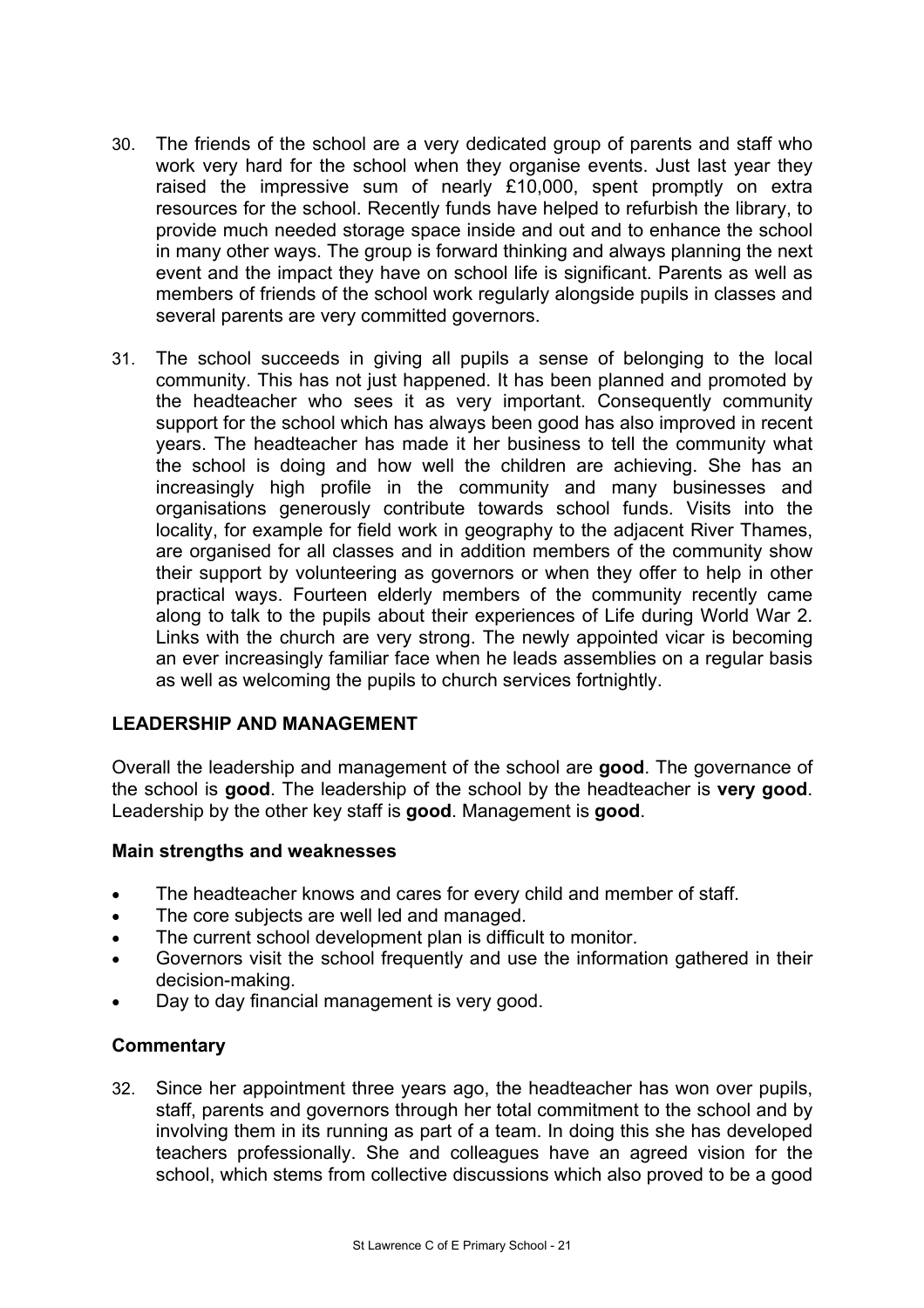team-building exercise. This vision expresses the need for all pupils to reach very high academic standards and the desire that they be well-mannered and caring towards each another. The school is making good progress towards achieving these aims. She has also re-forged links with the local community and church to the benefit of all pupils.

- 33. The governing body ensures that all statutory requirements are met. It is extremely supportive of the school and the headteacher. Governors are fully involved in the management of the school and have a good picture of its strengths and weaknesses because of their well-planned visits and genuine interest in school-life. They use the information gathered well to inform their decision making, for instance, the Foundation Stage governor is fully involved in planning the proposed outdoor play area.
- 34. The main co-ordinators provide good leadership and management. They know standards in their subjects and monitor teaching and learning closely. Procedures for helping new staff settle into school are very good because there is trust between staff members and quality teamwork. Teachers and support staff feel positive about performance management because it is helping them develop and improve. They feel that they have good access to training.
- 35. The school's self-evaluation is accurate, if modest in some aspects. Good use is made of test data and the school's many priorities are based on a good review of learning patterns. Three years ago there were many tasks which needed to be accomplished, following the appointment of the headteacher, and strategic planning reflected this in that it was very wide-ranging. Though well written, with generally clear success criteria and financial costings, it is difficult to pick out the main priorities and thus monitor their effectiveness. The headteacher and governing body realise this and intend to look at different models that provide a sharper focus and fewer priorities for the next plan, which will commence in September.

| Income and expenditure $(E)$ |         | Balances (£)                        |        |
|------------------------------|---------|-------------------------------------|--------|
| Total income                 | 603 981 | Balance from previous year          | 34 647 |
| Total expenditure            | 609 192 | Balance carried forward to the next | 29 436 |
| Expenditure per pupil        | 2 592   |                                     |        |

#### **Financial information for the year April 2004 to March 2005**

36. The governing body is very careful in allocating the school's budget to the priorities laid out in the development plan. Every priority is considered in detail and virtually all the funds devolved to the school are used for the education of the pupils currently attending. The finance committee reviews spending at every meeting seeking explanations from the finance officer and the headteacher if there have been any dramatic changes from plan. A small carryforward is retained for unforeseen contingencies. The finance officer maintains all records accurately and is able to provide managers with up-to-date information on the school's financial position. Best value is sought in all minor purchases by considering a good use of a range of suppliers and using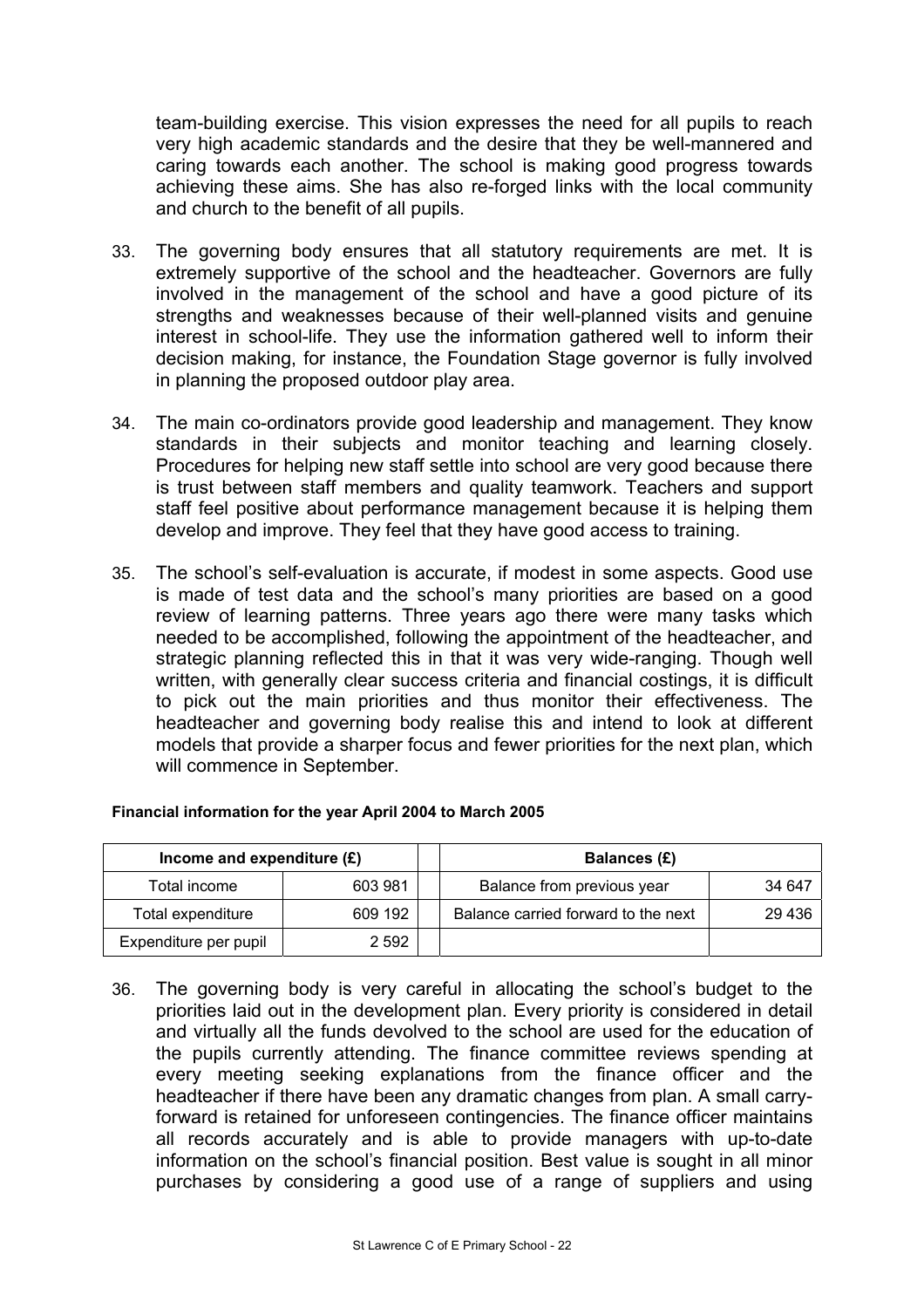contacts with other schools. All larger work, such as buildings, is controlled through the diocese. The governing body is good at comparing achievements in the school with similar schools elsewhere.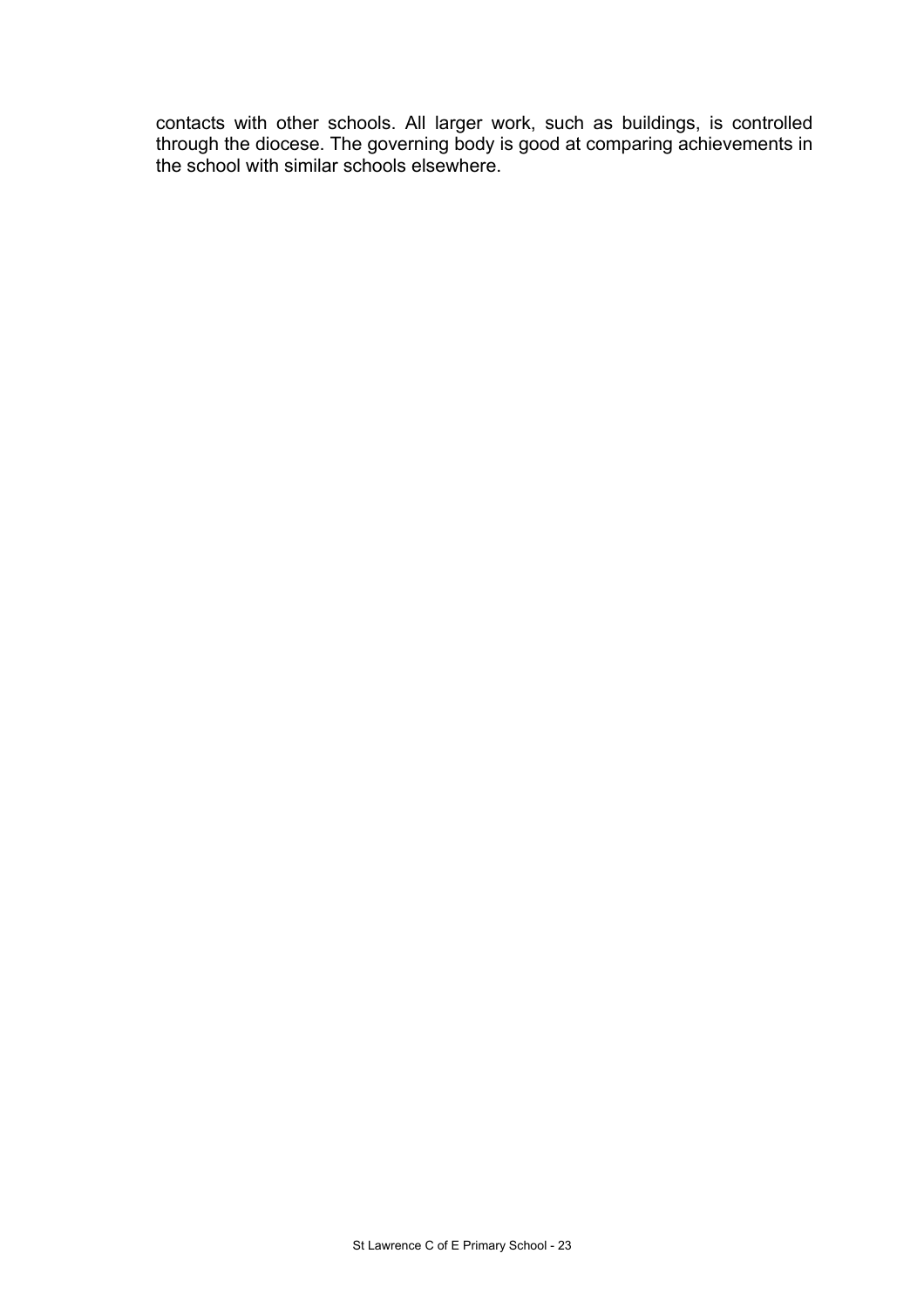# **PART C: THE QUALITY OF EDUCATION IN AREAS OF LEARNING AND SUBJECTS COURSES**

# **AREAS OF LEARNING IN THE FOUNDATION STAGE**

The overall provision for children in the Foundation Stage is **good**.

- 37. Provision for children in the Foundation Stage is good and has been maintained since the last inspection when there was a different set of guidelines to judge children's achievements and progress. Children's attainment is generally above average when they enter school, but there is a very wide spread of abilities. They quickly settle well and form friendships with one another. Children love school. Children achieve well because of the caring teaching and a wide range of stimulating activities that arouse interest and are matched carefully to their needs. Staff are fully committed to implementing the school's strong stance on educational inclusion. All boys and girls, including those with special educational needs, make good progress overall and achieve well. This is due to the good teaching and assessments made of their need and next learning stage. Children receive a very good grounding for their transfer to Year 1. Parents appreciate the excellent arrangements for beginning school, and like the daily informal contact with staff.
- 38. The co-ordinator sets a high standard. Her leadership and management of the Foundation Stage are good. Staff know the children very well and they are particularly alert to their needs. There is close contact between the two classes with useful meetings to exchange information and share some of the planning. Parents feel the classes run smoothly and their children take all the arrangements in their stride. The accommodation is satisfactory overall, but there is no specific outdoor area solely for the Foundation Stage to use as an integral part of the school day.

#### **Personal, social and emotional development**

Provision in personal, social and emotional development is **very good**.

#### **Main strengths and weaknesses**

- Children develop excellent attitudes towards school.
- Staff have great respect for the children and teaching is very good.
- Children are encouraged to work independently and they take responsibility well.
- Children develop very positive relationships and have a very well developed sense of fair play.

## **Commentary**

39. Most children enter the reception class with mature skills in personal, social and emotional development. At the end of the Foundation Stage, all reach their Early Learning Goals, which are the standards expected nationally at the end of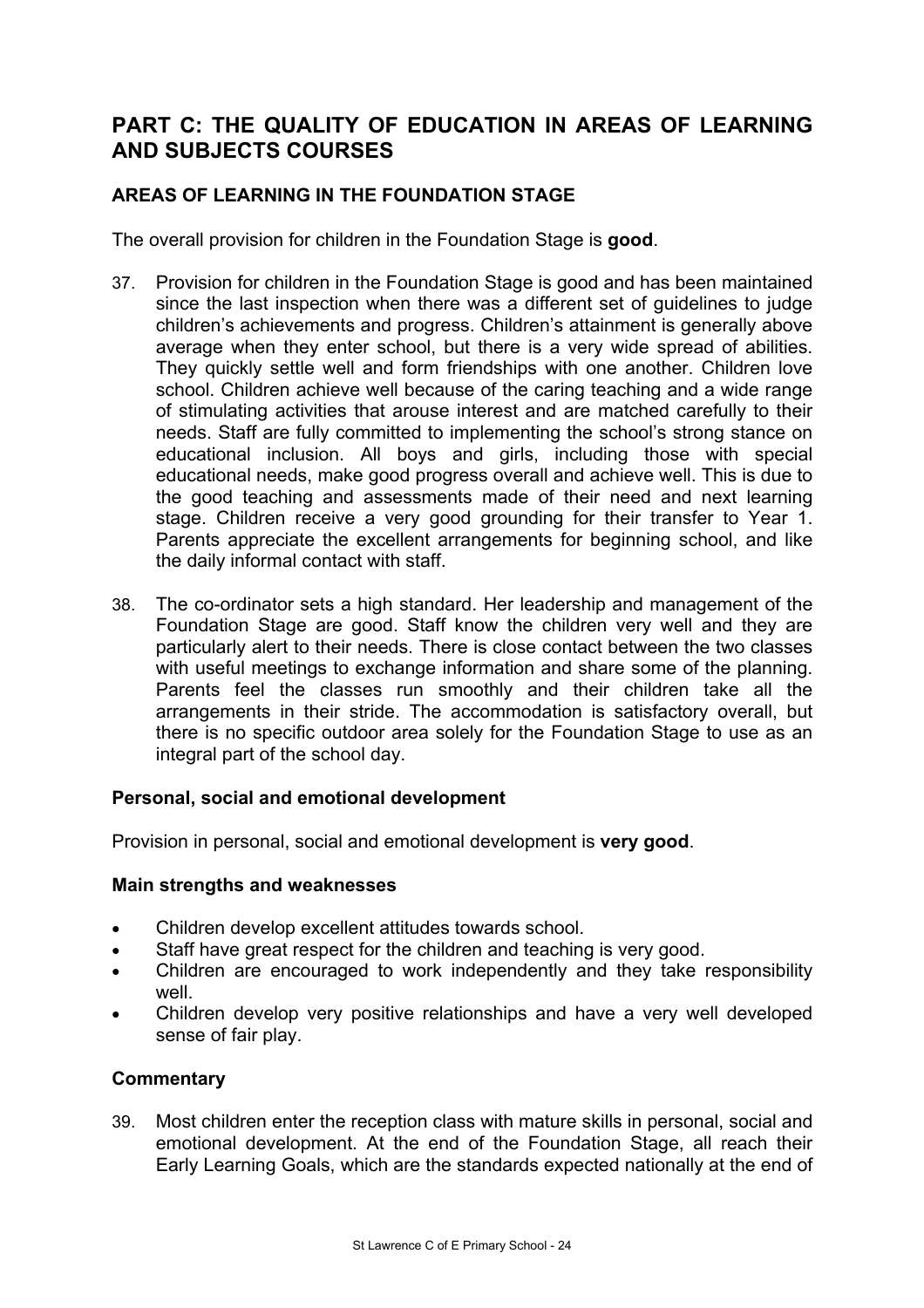the reception year, and most exceed them. The teaching of this area is very good. Children's development in this area of learning is critical to the school's ethos and forms a very large part of its work. They achieve particularly well and their high attainment is due to every child being treated as an individual, and the staff's expertise in developing every child's potential. Children are confident and happy; they know and understand the routines well. They show great consideration for each other and are very good at sharing and taking turns. Children often display maturity far in excess of their years. They are very good at tidying up at the end of sessions and responding well when told to do so. Staff are successful in developing very good relationships and share a common view of how children can learn effectively through play.

# **Communication, language and literacy**

Provision in communication, language and literacy is **good**.

## **Main strengths and weaknesses**

- Children's listening and speaking skills are very good.
- Vocabulary develops very well through paired discussion and adult interaction.
- Staff encourage a love of books.
- Children want to write and their achievement is high.
- The lack of an outdoor area limits the development of children's creative language.

- 40. A high number of children will exceed the Early Learning Goals by the time they leave the reception class. Staff give a very high priority to communication, language and literacy and ensure that all activities have a strong language focus. The quality of teaching is consistently good and the high level of support given ensures that children make good progress and achieve well. Staff are very skilled at providing an exciting and stimulating range of activities for children to enjoy and talk about. All children are treated sensitively; children are not forced to respond if they do not want to. As a consequence, children's confidence grows and they talk unselfconsciously about the exciting activities. They are articulate speakers, talk in long sentences and contribute well ingroup discussions. They can use language well to clarify their thinking and develop imaginative role-play, for example, in the 'shop'. There is no outside area for activities that would further develop children's adventurous and creative language and the role-play costumes limit the range of imaginary situations in which communication can take place.
- 41. Children think of themselves as readers and writers because staff encourage them well. Good supplies of paper, pens, envelopes, crayons and pencils are always readily available and so children happily make books, lists, notes and letters. Staff make good use of a wide range of stories with repetitive passages and rhymes. This enables children to develop a good sense of the patterns of language. Staff read stories, rhymes and poems with a great amount of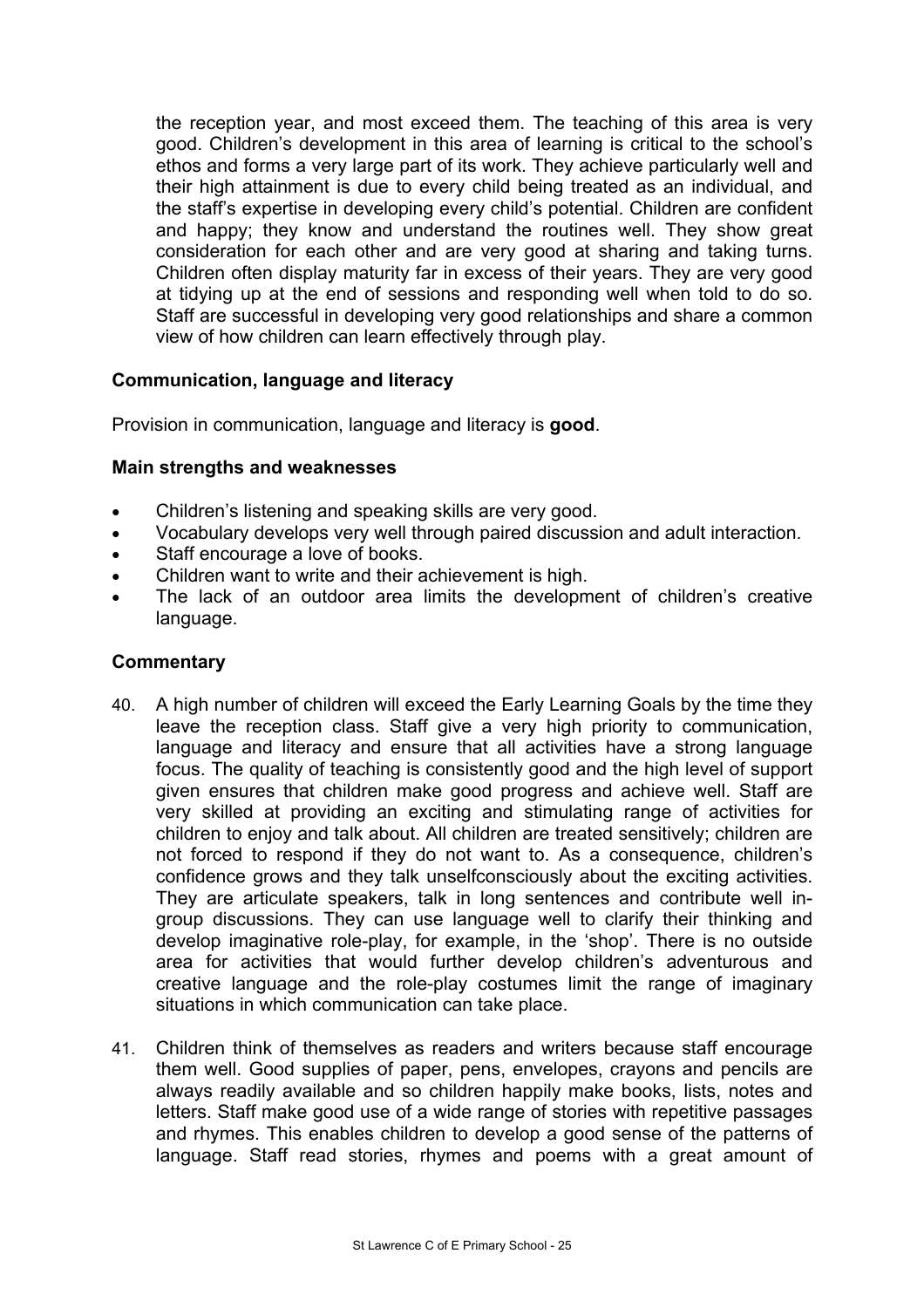expression, which captures the children's attention. Parents support this area of learning well when children take home books to read.

#### **Mathematical development**

Provision in mathematical development is **good**.

#### **Main strengths and weaknesses**

- Staff provide many very effective activities to develop mathematical skills.
- Children enjoy counting and working with numbers and so make good progress.
- There is no outdoor area to support children's mathematical development.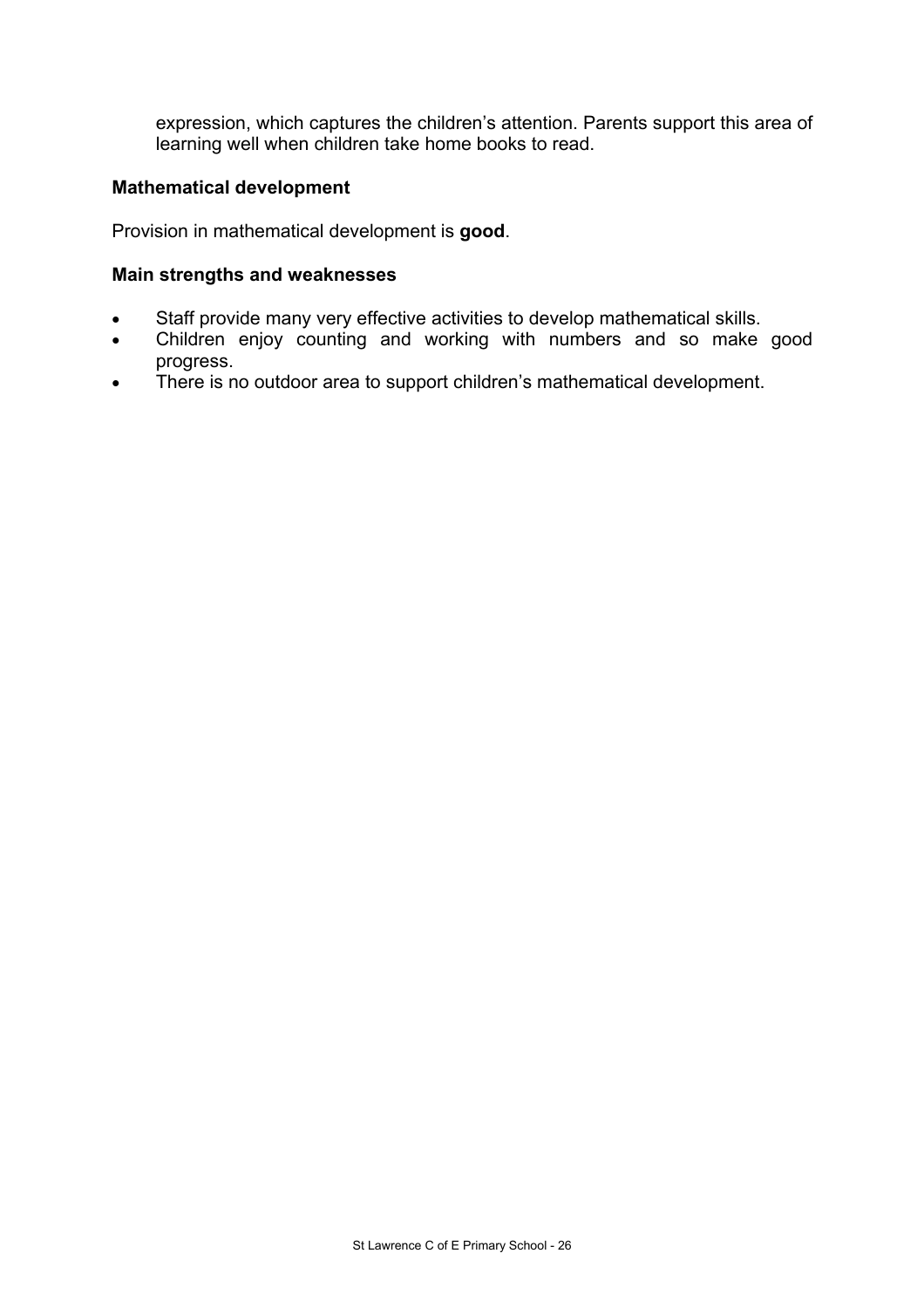# **Commentary**

42. Most children attain the Early Learning Goals for this area and some will exceed them. All children enjoy counting and are keen to learn. More able children successfully identify numerals well, they can say the number that preceded and came after it, and refer to the number as 'more' or 'less'. The quality of teaching is consistently good and children's achievement is good. Staff successfully develop children's understanding by encouraging children to use mathematical vocabulary, such as the terms 'bigger', 'smaller', 'taller' and 'same size' when they compare objects, build towers and play for long periods of time with bricks in directed play outside. Children learn well because teachers carefully develop children's mathematical thinking. Staff have a good awareness of each child's current level of mathematical understanding and they consolidate and extend children's understanding of concepts through a wide range of tasks. Occasionally, staff do not take advantage of opportunities that present themselves in other subjects to further develop children's mathematical understanding. The outside environment has not been developed to encourage children to explore the world of mathematics outside the classroom.

# **Knowledge and understanding of the world**

Provision in knowledge and understanding of the world is **good**.

## **Main strengths and weaknesses**

- Staff plan a wide and exciting range of experiences.
- Children are very curious and inquisitive because of the very exciting planned activities.
- Extra-curricular visits enrich the curriculum.
- There is no outdoor area to support children's learning.

## **Commentary**

43. Children achieve well and reach the Early Learning Goals for this area. Good teaching provides the children with a range of stimulating experiences. The activities teachers provide have a major emphasis on 'hands on' experiences, including the effective use of early information and communication technology skills. Because of this, children make astute observations based on careful handling or by watching carefully. Children are aware of different times of the year and staff plan very good opportunities to reinforce this and other early science concepts, such as the lifecycle of a frog or growing a sunflower seed. Staff encourage children to create 'hypotheses' about what might happen. The lack of an outdoor area to support children's learning on a regular basis limits overall progress. Children are taken on local visits and visitors talk about their work, this successfully enriches and extends their learning experiences beyond the school.

## **Physical development**

Provision in physical development is **satisfactory**.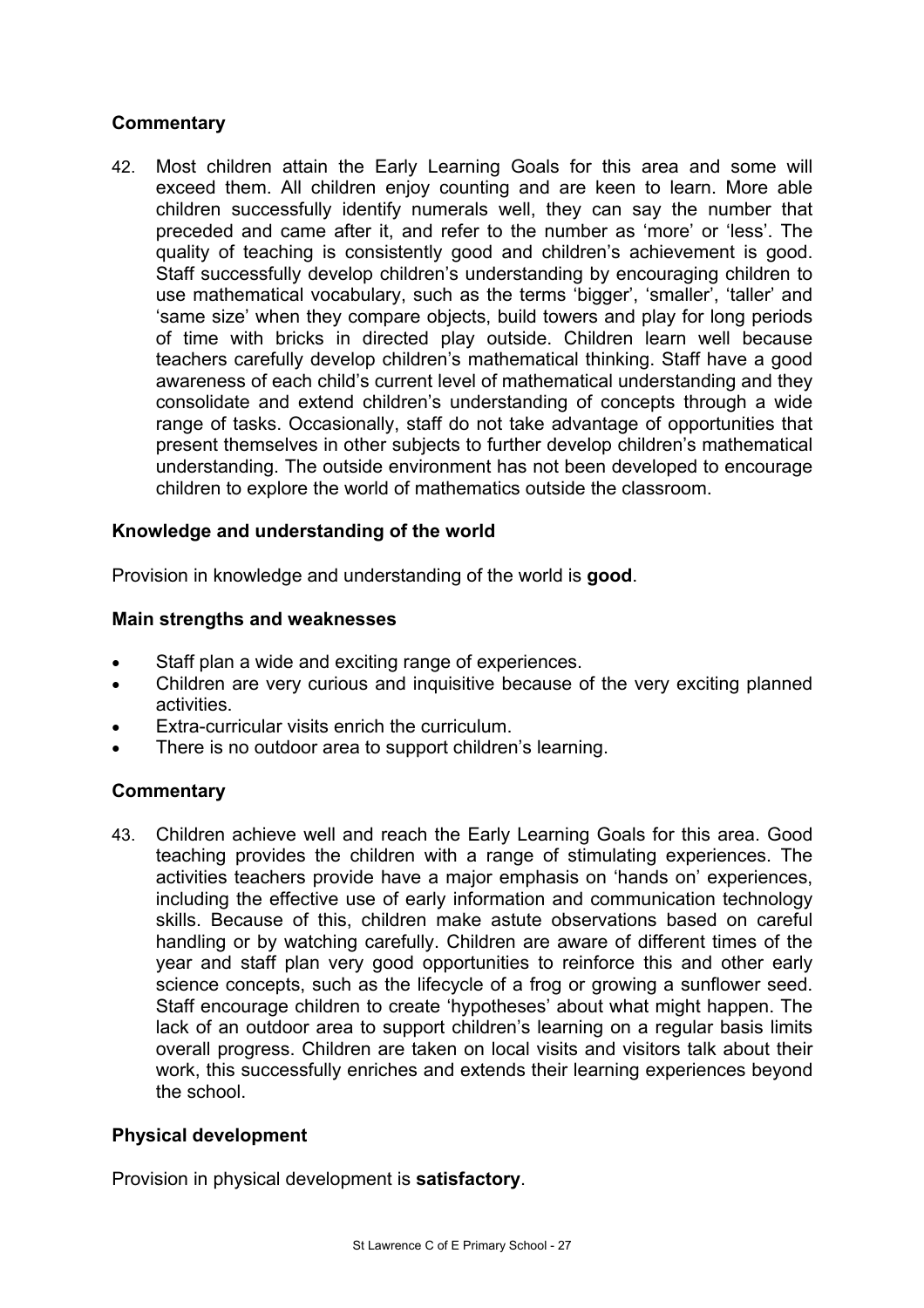#### **Main strengths and weaknesses**

- Well-planned activities ensure children's fine hand control is very good.
- There are no outdoor resources for climbing and balancing.

# **Commentary**

44. Children make satisfactory progress in the development of their physical skills and most attain the Early Learning Goals when they leave the reception class. Teaching and achievement in this area are satisfactory overall. Staff successfully develop children's confidence through gentle encouragement. As a result, children confidently and happily run, jump and skip in the playground and show a mature awareness of the needs of others in the space around them. Staff provide a wide range of activities that help children become particularly able when handling small equipment indoors. Their control of pencils and scissors is very good. As there is no outdoor area for reception, regular and frequent access to large equipment is limited. Children have to wait for their slot on the school's timetable to use the school's physical education climbing apparatus. This use of this equipment is not always appropriate for young children.

## **Creative development**

Provision in creative development is **satisfactory**.

#### **Main strengths and weaknesses**

- Activities are well linked to other areas of learning.
- The accommodation restricts the amount of activities offered each day and some resources need updating

## **Commentary**

45. The majority of children make satisfactory progress towards meeting the Early Learning Goals and attain them by the time they complete the reception year. All children enjoy creative play and staff successfully encourage positive attitudes. This enables the children to work independently and be responsible for tidying up at the end of sessions. Teaching is satisfactory because a suitable range of activities is provided. Staff provide a satisfactory range of activities that allow children to explore various media and materials. Activities are well linked to the children's work in other areas of learning and so consolidate their understanding. Opportunities to paint, make models, work with a variety of materials and play creatively in a range of environments are available on a rota so children extend their knowledge, skills and understanding steadily. Consequently, achievement is satisfactory. Staff plan carefully to ensure that all children explore and develop their creativity but resources for imaginative role-play are tired and are not creative enough to stimulate and challenge the children's imagination. There is no daily access to a suitable outdoor area to stimulate their imagination and creativity.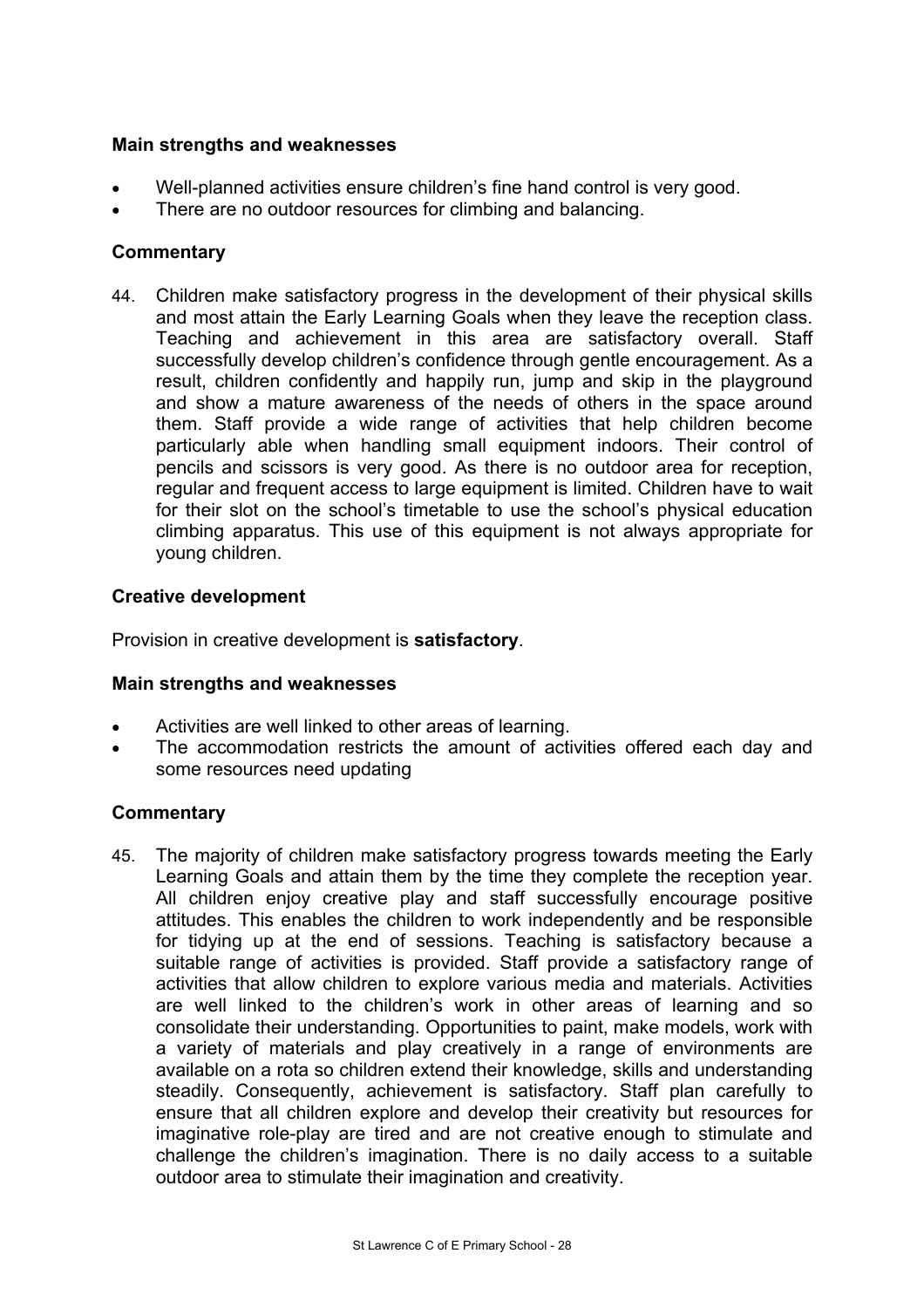#### **SUBJECTS IN KEY STAGES 1 AND 2**

#### **ENGLISH AND MODERN FOREIGN LANGUAGE**

#### **English**

The quality of provision is **good.** 

#### **Main strengths and weaknesses**

- Pupils achieve well in most year groups because teaching is consistently good.
- Pupils' speaking and listening skills are very well developed.
- Pupils' writing is often imaginative because many of them are well read.
- Spelling homework could be better matched to the ability of individual pupils.
- Teachers' marking could give pupils more information about how to improve.
- Good analysis of test data leads to positive changes in the curriculum.

- 46. In the Year 2 national tests in 2004, pupils' attainment in reading and writing was well above the national average compared to all schools and above average compared to similar schools. Teachers' assessments were accurate in that they matched the test scores. Pupils' scores have been rising consistently over the last five years. Currently pupils' attainment is well above national expectations, with their speaking and listening skills being very high. Pupils' reading is well above average with almost all of them reading fluently. Higher attaining pupils are particularly confident, even with more difficult texts. Pupils' writing is well above average. They use a good cursive style and present their work very neatly when writing in a broad range of styles from simple narrative to recipes. These standards represent good achievement because these pupils entered Year 1 with above average standards.
- 47. In the 2004 national tests, pupils in Year 6 scored above average compared to all schools, which is lower than the usual very high scores of recent years. These pupils made good progress through Years 3 to 6. The school has analysed their results and found that an omission in the curriculum meant that pupils' understanding of non-fiction text was not as good as it could be. The coordinator has put in place measures to ensure that pupils are better equipped in future. Currently pupils' attainment in Year 6 is in line with national expectations, but pupils' attainment returns to its normal very high levels in the current Year 5 where it is well above national expectations. Standards in the current Year 6 are lower than the norm for this school because the class has a very high percentage of pupils with special educational needs and too few pupils who are likely to achieve the higher level. Pupils speak well and listen attentively to each other. Their reading skills are satisfactory, though too many boys and a few girls do not read sufficiently widely enough to improve their vocabulary and spark their imaginations. Consequently writing skills are below expected levels for many pupils. Higher attaining pupils write very well, for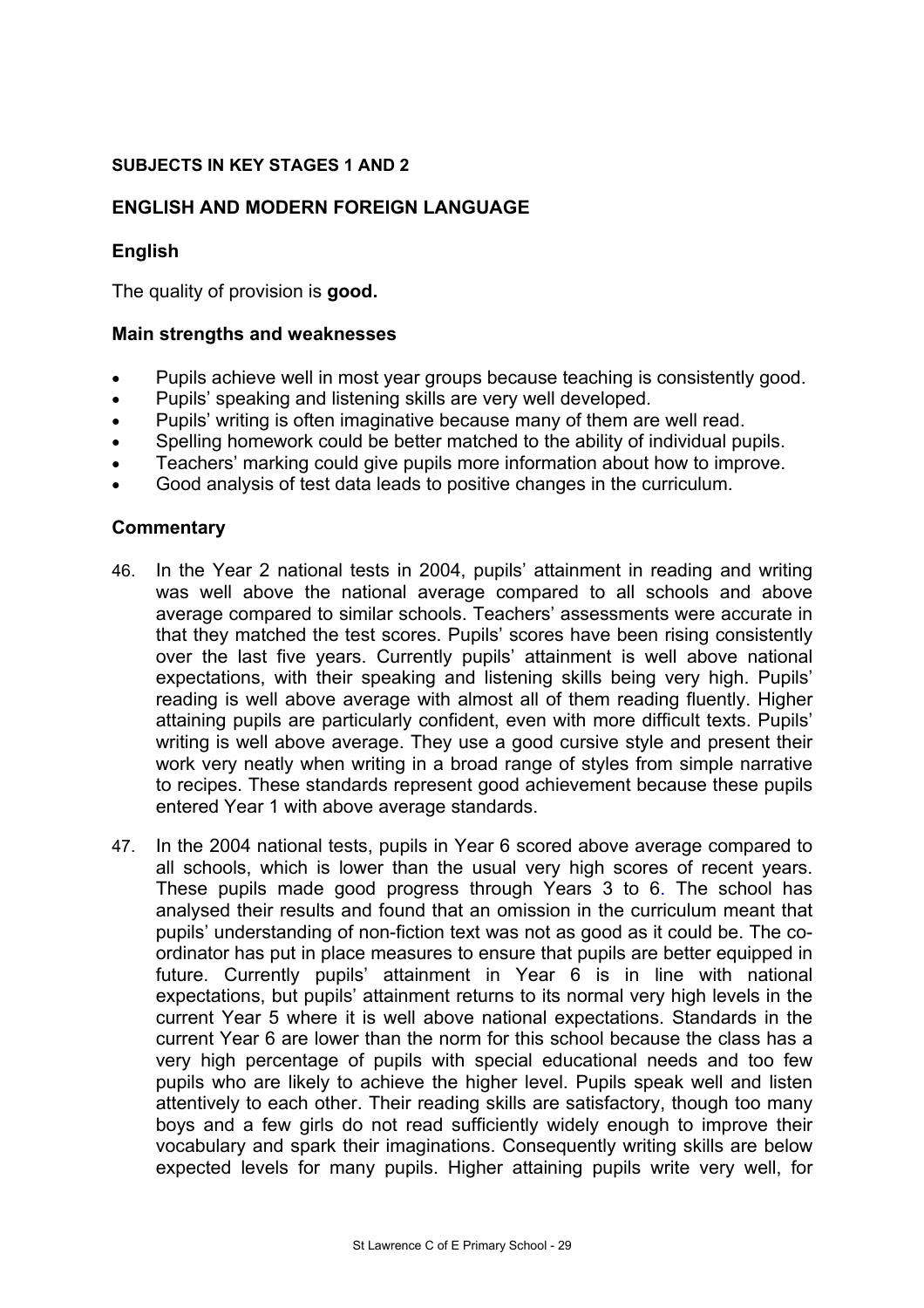instance creating wonderful imagery when writing, "She was deaf to my whimpering cries" as part of work on evacuation. Overall, their achievement is satisfactory because they entered Year 1 with average standards.

- 48. Teaching and learning are consistently good across the school. Very positive relationships and strong parental support encourage pupils to be attentive, work very hard and co-operate with each other when required. They complete tasks well and their books are very neat and tidy. However, individual pupils' targets and teachers' marking are not used consistently to show pupils how to improve their work even further. Teachers know their subject, which helps them to use imaginative methods to get pupils to write high quality poetry. Pupils' work is assessed thoroughly and frequently matched to the national expectations for their age. Although girls do marginally better than boys, this difference is similar to that shown nationally. Pupils make little use of computers as a tool for drafting and editing their work. The inspection team agrees with parents' views that spelling homework is not always matched well enough to pupils' abilities.
- 49. Leadership and management are good. Careful analysis of test results has led to improvements in the curriculum, and teaching and learning are monitored closely. The curriculum is enriched by the frequent use of high quality literature and visits by authors. Improvement since the last inspection is good because standards have been raised considerably.

## **Language and literacy across the curriculum**

50. Pupils' use of their literacy skills in other subjects is good. They are keen to use their very good speaking skills when answering teachers' questions. The use of a published scheme that explores links between subjects and identifies useful opportunities to extend pupils' writing is successfully helping pupils', especially in Years 2 and 5, to develop and use their literacy skills. Staff are now exploring opportunities for pupils to use their writing and research skills in history but too often the worksheets ask questions of fact rather than challenging the pupils to think for themselves.

# **Modern foreign language (French)**

51. The school teaches French to Years 5 and 6. The curriculum teaches pupils basic communications skills. Only one lesson was observed so no overall judgement on provision can be made. In a well-planned lesson, pupils in Year 5 showed that after two terms they already have a sound understanding of the vocabulary used in greetings, numbers and colours. The pupils were extremely keen on learning French because the teacher used a wide range of stimulating teaching methods. The teacher used the computer-based resources well to help pupils learn. Pupils used the inter-active whiteboard very well to match French words to pictures and joined in enthusiastically with action songs.

## **MATHEMATICS**

Provision in mathematics is **satisfactory**.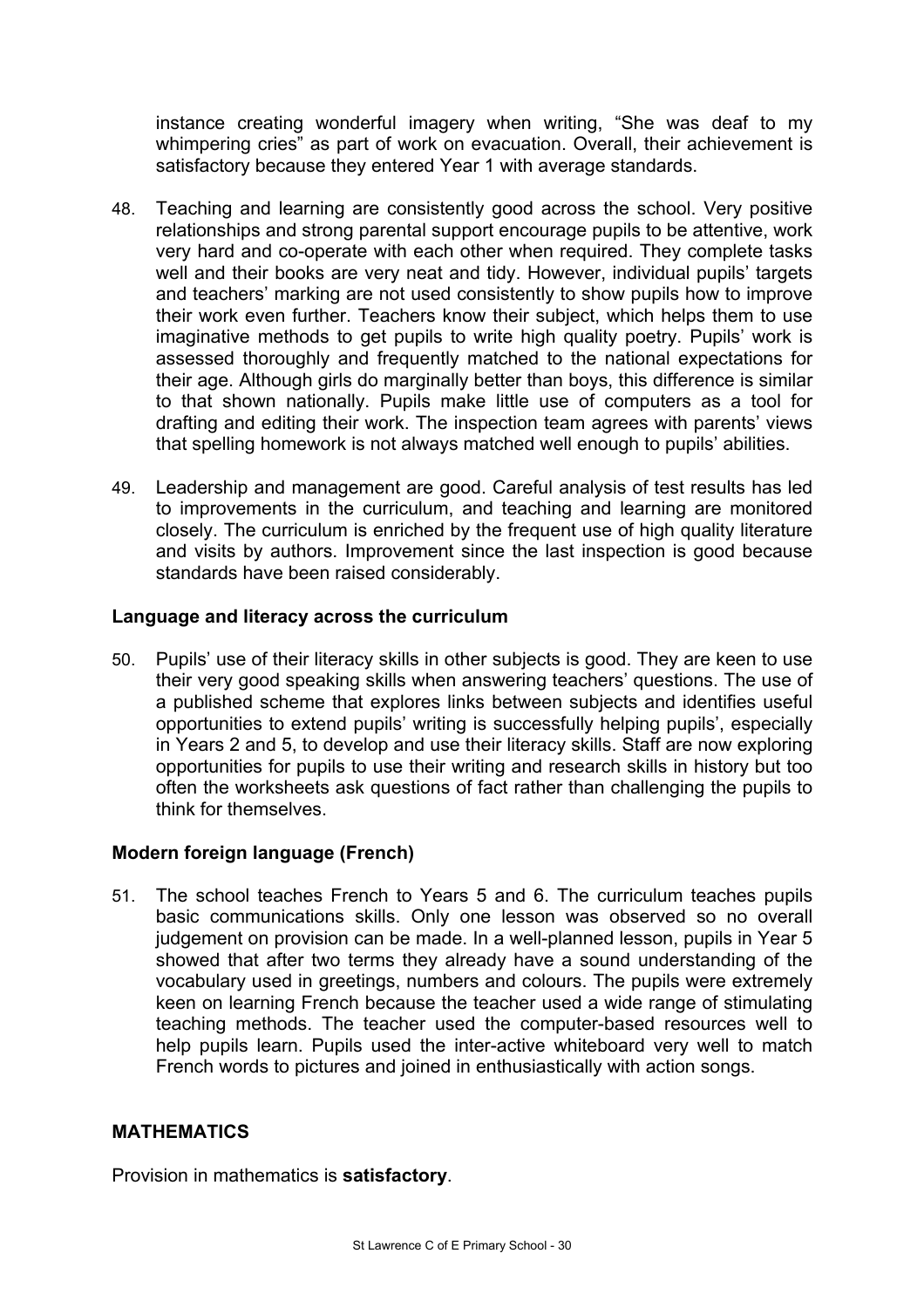#### **Main strengths and weaknesses**

- In the main, standards by the end of Year 6 are well above average.
- Teaching in Years 3 to 5 is good and pupils achieve well as a result.
- Middle-and higher-attaining pupils in Years 1 and 2 could do better in mathematics.
- Provision for the subject has improved since the last inspection.

- 52. Standards at the end of Year 2 are above average. Inspection evidence and results in national tests show that almost all pupils reach the expected standard for their age, which is well above the proportion found nationally. Just over a quarter go on to reach the higher standard, Level 3, which is similar to the proportion found nationally but lower than that found in similar schools. Overall achievement in Years 1 and 2 for boys and girls is satisfactory. Pupils with special educational needs and lower-attaining pupils make good progress because of the effective support they are given in class. Middle-and higherattaining pupils make satisfactory progress in their learning. Activities for these pupils, which are often similar to those of their classmates, do not always provide sufficient challenge to ensure a quicker rate of learning. Consequently, these pupils do not do as well as other pupils or perform as well in mathematics as they do in the other core subjects.
- 53. The overall pattern, with the exception of the current Year 6, is of pupils attaining well above average standards and achieving well in mathematics by the time they leave the school. Over the last four years (2001-2004), pupils' results in national tests at Year 6 have been consistently well above average and overall the school's performance has compared favourably with that of similar schools. Girls have done better than boys, a difference that is slightly greater than that shown nationally. No significant variation in learning between boys and girls was noted during the inspection. Pupils in the current Year 5 are progressing well and are on target to attain similarly well above average standards. However, inspection evidence found that standards in the current Year 6 are average. On entry to school, the attainment of this year group was average overall. From this lower than normal starting point, the performance of this particular year group has been influenced by a number of factors, including a significant number of pupils with special educational needs, a high proportion of boys to girls and a significant turnover of pupils. Achievement for this group is satisfactory despite the additional support provided by the school.
- 54. The quality of teaching and learning is satisfactory overall: it is satisfactory in Years 1, 2 and 6 and good in Years 3 to 5. Lessons seen during the inspection ranged from satisfactory to very good. There are a number of common strengths in the teaching. Throughout the school, teachers manage the pupils very well and provide very good levels of encouragement. The resulting very positive relationships and pupils' high levels of interest are key features in supporting learning. Learning support assistants are well-deployed in lessons. Their reinforcement of teaching ensures that the groups that they support,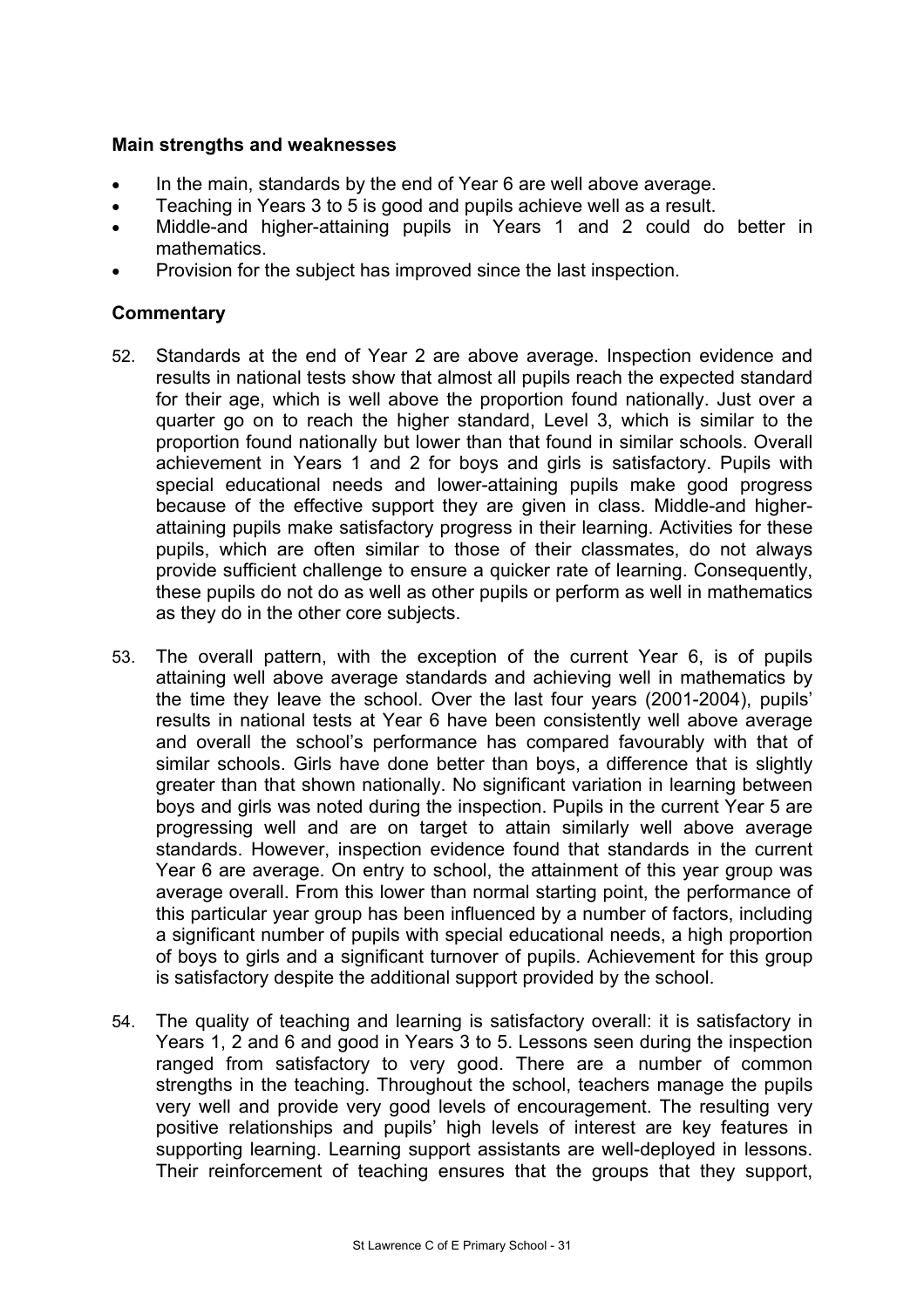particularly those with special educational needs, understand what is expected of them and make good progress in their learning.

- 55. Teachers' planning is satisfactorily based on the National Numeracy Strategy. Some inconsistencies in other aspects of teaching highlight the differences between the satisfactory teaching and the good and better teaching. In the best lessons, there is good pace, tasks are well matched to the different ages and abilities within the class and effective use is made of practical resources and the interactive whiteboards. The short mental activity at the start of the best lessons has a sharp focus on developing pupils' skills and suitable strategies are clearly reinforced. In other lessons, these aspects are satisfactory but lack a sufficiently sharp focus on planning for the wide range of ability within the class. An examination of pupils' books showed that the quality of marking, target setting and presentation of work was in the main good but less effective in some classes. Teachers make satisfactory use of computers to support pupils' learning but the use of the interactive whiteboards is still at an early stage of development.
- 56. The subject co-ordinator provides satisfactory leadership because overall provision is satisfactory, though good in some year groups. She has a clear vision for the subject but has yet to ensure that the good teaching and learning seen in some classes is consistent across the school. The subject is well managed and, with the exception of the current year group, standards by Year 6 have improved since the last inspection. There are now good procedures for monitoring teaching and assessing pupils' progress.

## **Mathematics across the curriculum**

57. Overall, teachers satisfactorily reinforce pupils' numeracy skills in other subjects. Pupils apply their number well in science but opportunities are missed to use data handling and measuring skills in other subjects, such as design and technology. Overall, the use of computers and interactive whiteboards in mathematics satisfactorily supports pupils' learning in information and communication technology.

## **SCIENCE**

Provision in science is **good**.

## **Main strengths and weaknesses**

- Pupils achieve well because of good teaching.
- Teaching provides many opportunities for scientific investigation.
- Well-planned practical work gives pupils many good opportunities to work together.
- Excellent use is made of the school's woodland area, pond and playing field to enhance learning.
- The effective use of marking was seen in some classes but it is not consistent across the school.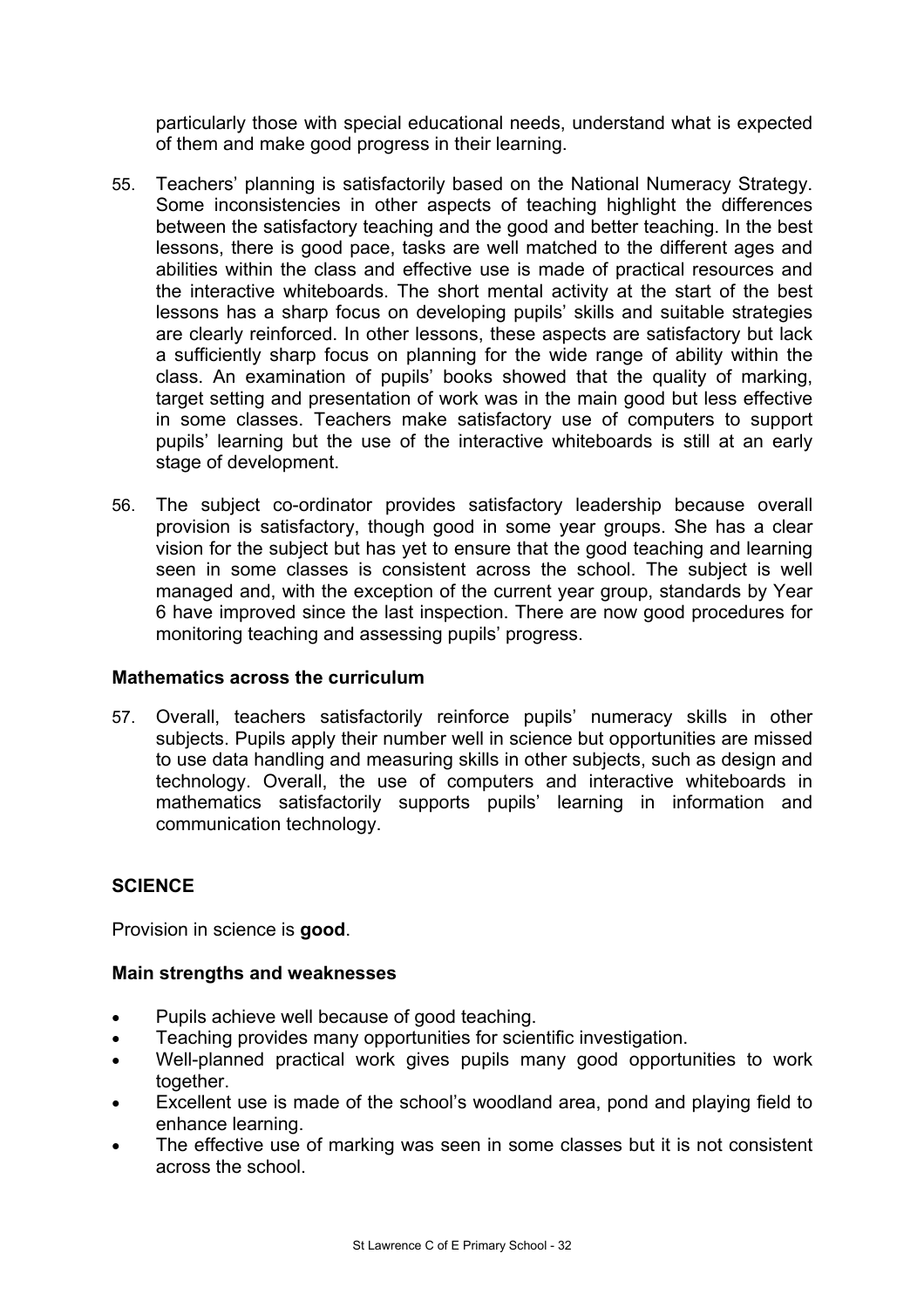The use of information and communication technology to support learning has improved but remains inconsistent across the school.

- 58. In the 2004 teacher assessments, the percentage of pupils attaining the expected standard was very high, and the percentage attaining the higher standard was above average. Inspection evidence found a similar picture and by the end of Year 2 pupils achieve well and attain standards well above those expected. This is because there is a good focus on practical and investigative work and pupils have a good understanding of different aspects of science.
- 59. Results in national tests over recent years show that by the end of Year 6, pupils achieve well overall and standards for both boys and girls are well above average. In 2004, for example, the school's results in national tests show that all pupils reached the expected standard and half went on to reach Level 5. This is a good improvement in standards since the last inspection. Standards in the current Year 6 are in line with national expectations, which is lower than the norm for this school because the class has a high proportion of pupils with special educational needs and too few pupils who are likely to achieve the higher standard, Level 5. Pupils' attainment returns to its normal very high levels in the current Year 5 where pupils are on target to reach well above average standards.
- 60. Teaching and learning are good overall and often very good in both Key Stages. The very good teaching is one of the main reasons why pupils achieve so well and why pupils have confidence to make predictions and get so much enjoyment from their work. Teachers' explanations and effective use of resources mean pupils' learning is at least good. Teachers' use of the outdoor environment is excellent in the way it teaches pupils to be observant and to respect the environment. As a result, pupils have great respect for their school grounds. Teachers' strong subject knowledge and understanding mean that they use the vocabulary of science very well and challenge pupils' thinking. In the main, teachers' marking challenges pupils to think further, but marking is not always of this good standard. Teaching assistants work closely with slower learners in class and it is through constant conversations and support that these pupils achieve as well as others.
- 61. Throughout the school, teachers emphasise the experimental aspect of science. Since the last inspection, investigative work has been a focus and science teaching is now firmly rooted in investigation. Pupils write up their practical work in the correct way, often using tables to make the information clear. They use their literacy skills well and very good examples of this were evident in their workbooks. The use of information and communication technology has much improved since the last inspection but is variable across the school. In some classes, pupils use their mathematical skills well to measure and classify and then make good use of their information and communication technology skills to record on a database and produce block graphs. Pupils now make satisfactory use of the Internet for research and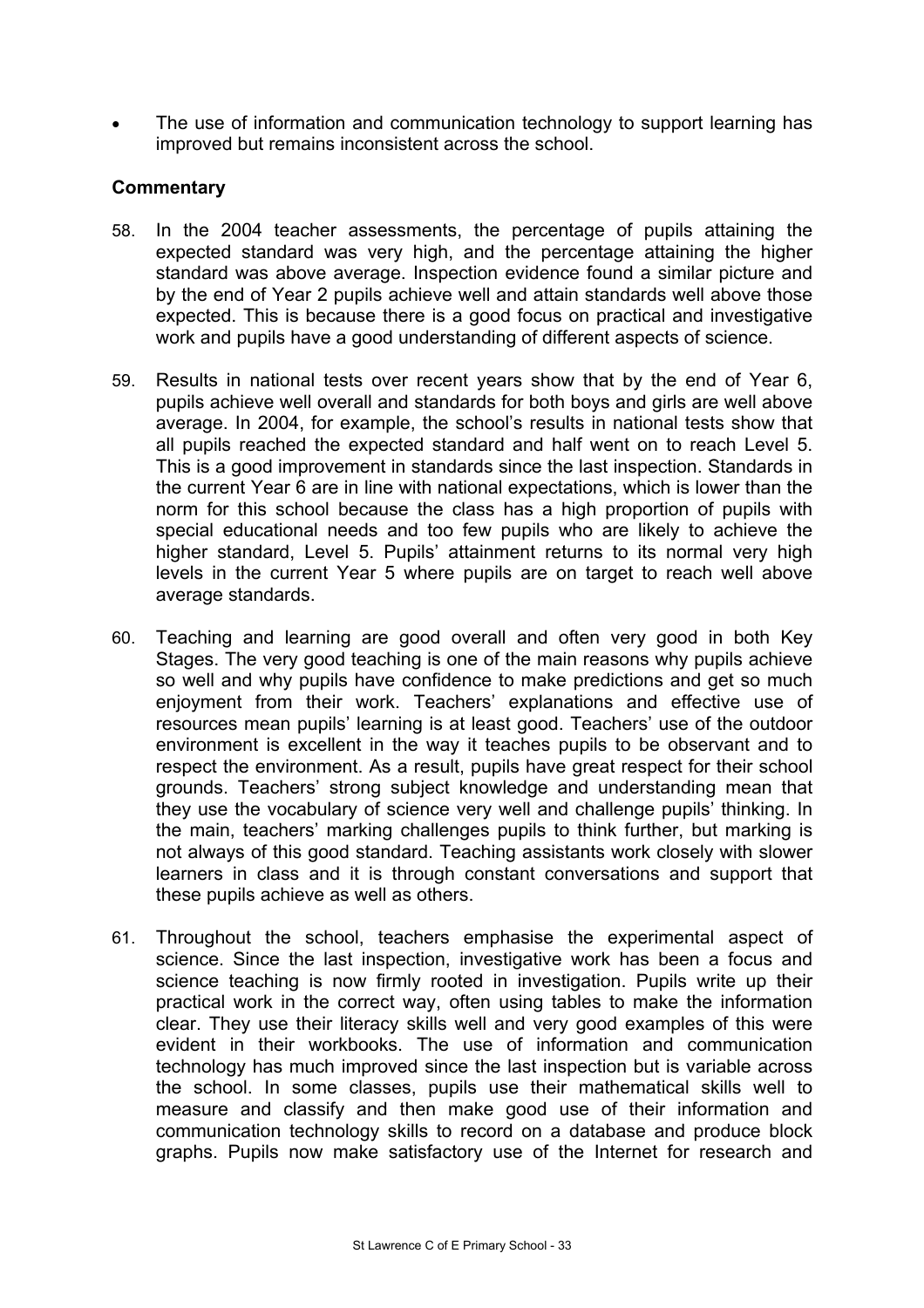investigation. The very effective use of the interactive whiteboards as a teaching tool was seen in one class.

62. Leadership and management of science are good. The co-ordinator has enormous enthusiasm for the subject. She monitors teaching and learning well and has ensured that the subject has good very well organised resources. There are good procedures for assessing pupils' progress and this information is used well to help teachers in their planning.

## **INFORMATION AND COMMUNICATION TECHNOLOGY**

Provision in information and communication technology is **satisfactory**.

#### **Main strengths and weaknesses**

- Teachers manage the pupils well and give clear explanations.
- Pupils' very positive attitudes and their ability to work independently support their learning well.
- Overall, teachers are not yet confident enough in using the newly introduced interactive whiteboards.
- The use of information and communication technology to support pupils' learning is developing, but is inconsistent across the school.

- 63. Standards throughout the school are in line with national expectations and achievement is satisfactory. There is no significant variation in the standards achieved by boys and girls. Standards have been maintained since the last inspection because the school has recently invested in new computers in each classroom. Pupils' keyboard skills are good and they know how to load programs and to save and print their work. They are confident in using the Internet and have a satisfactory understanding of spreadsheets. In Year 6, pupils show satisfactory skills in producing simple procedures for controlling lights and motors. Teachers manage and encourage the pupils very well and consequently pupils are well motivated and very well behaved. A major strength in the pupils' learning is their capacity to work both independently and in pairs when it is their turn to use the computer.
- 64. Overall, the quality of teaching is satisfactory and all pupils, including those with special educational needs, make steady progress in their learning as they move through the school. Lessons seen during the inspection ranged from satisfactory to good. Teachers make effective use of questioning to remind pupils of previous learning and most give clear explanations on how to use new programs. There are varying degrees of confidence amongst staff in the use of the newly installed classroom interactive whiteboards as a means of explaining and demonstrating new learning. Where used successfully, interactive whiteboards ensure good progress is made in learning new skills. Pupils have a specific short time each week during which they complete the activity taught in the weekly information and communication technology lesson. Helpful prompt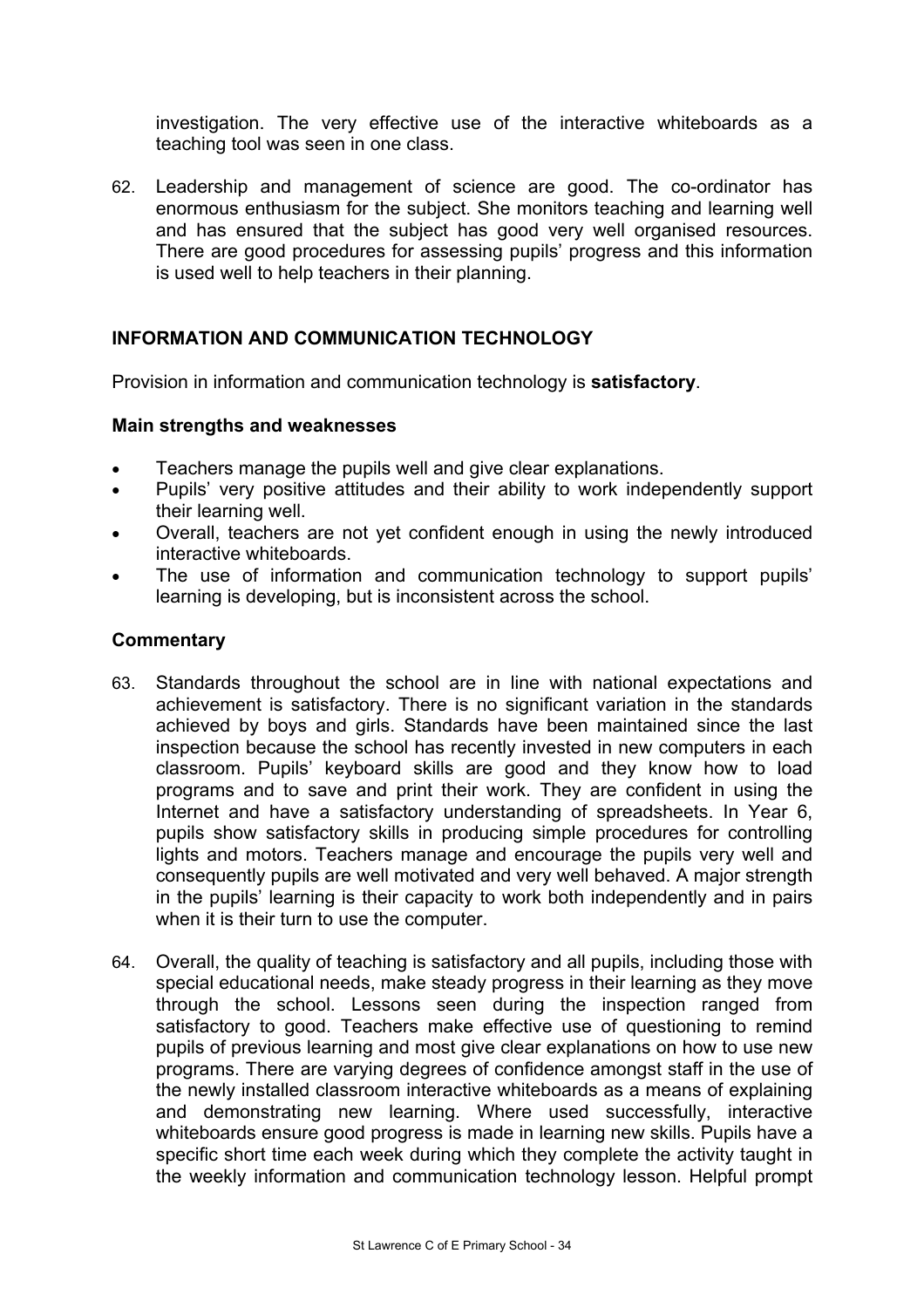sheets remind pupils of the key commands to follow and so learning in information and communication technology is satisfactory overall. There is some inconsistency in the efficient way in which these short periods are organised

65. The joint co-ordinators provide satisfactory leadership and management for the subject. There are suitable procedures for monitoring teaching and learning. The curriculum and newly introduced procedures for assessing pupils progress are satisfactorily based on national guidelines and ensure all aspects are taught at an appropriate level for the age of the pupils. The co-ordinators have correctly identified the need to expand the use of the new interactive whiteboards through further in-service training for staff and to develop pupils' involvement in assessing their own progress.

## **Information and communication technology across the curriculum**

66. Currently, the use of information and communication technology across the curriculum is satisfactory overall, though inconsistent across the school. In some classes there are good and frequent opportunities to use computers in a range subjects. Pupils, for example, use databases, tables and spreadsheets to record their work in science. In other classrooms opportunities are more limited and tend to focus on word processing and the use of the Internet. Staff make insufficient use of the interactive whiteboards to support their teaching because of their lack of experience with these new resources. Pupils' use of computers to further develop their skills and support their learning in other subjects is restricted to some degree by the limited access to 'hands-on' opportunities to use computers. The small number of computers in each classroom limits the use in some lessons to one or two individuals or pairs. It is not easy for larger groups to access computers.

# **HUMANITIES<sup>2</sup>**

- 67. In humanities, work was sampled in geography and history and so no overall judgement can be made about provision. Only one lesson in history was observed and pupils' work was carefully scrutinised and aspects of humanities were discussed with staff and pupils.
- 68. The **geography** topics taught meet the statutory requirements of the National Curriculum and pupils benefit from walks in the locality and a residential visit to Devon. Older pupils are keen on geography and talk knowledgeably about places in England and around the world. Their topic folders are very neatly presented. They contrast life in the countries they have studied authoritatively with life in their small town. They use their literacy skills well but there is little evidence that they use computers. Leadership and management are satisfactory. The curriculum is well organised but pupils' skills are not assessed formally, making it difficult for teachers to plan the next stage in pupils' learning.

<sup>&</sup>lt;u>2</u><br><sup>2</sup> Because the school is a voluntary aided school, the inspection of religious education and collective worship is carried out under Section 23 of the Schools Inspection Act 1996 (Denominational Education) by an inspector approved by the diocese and appointed by the governing body.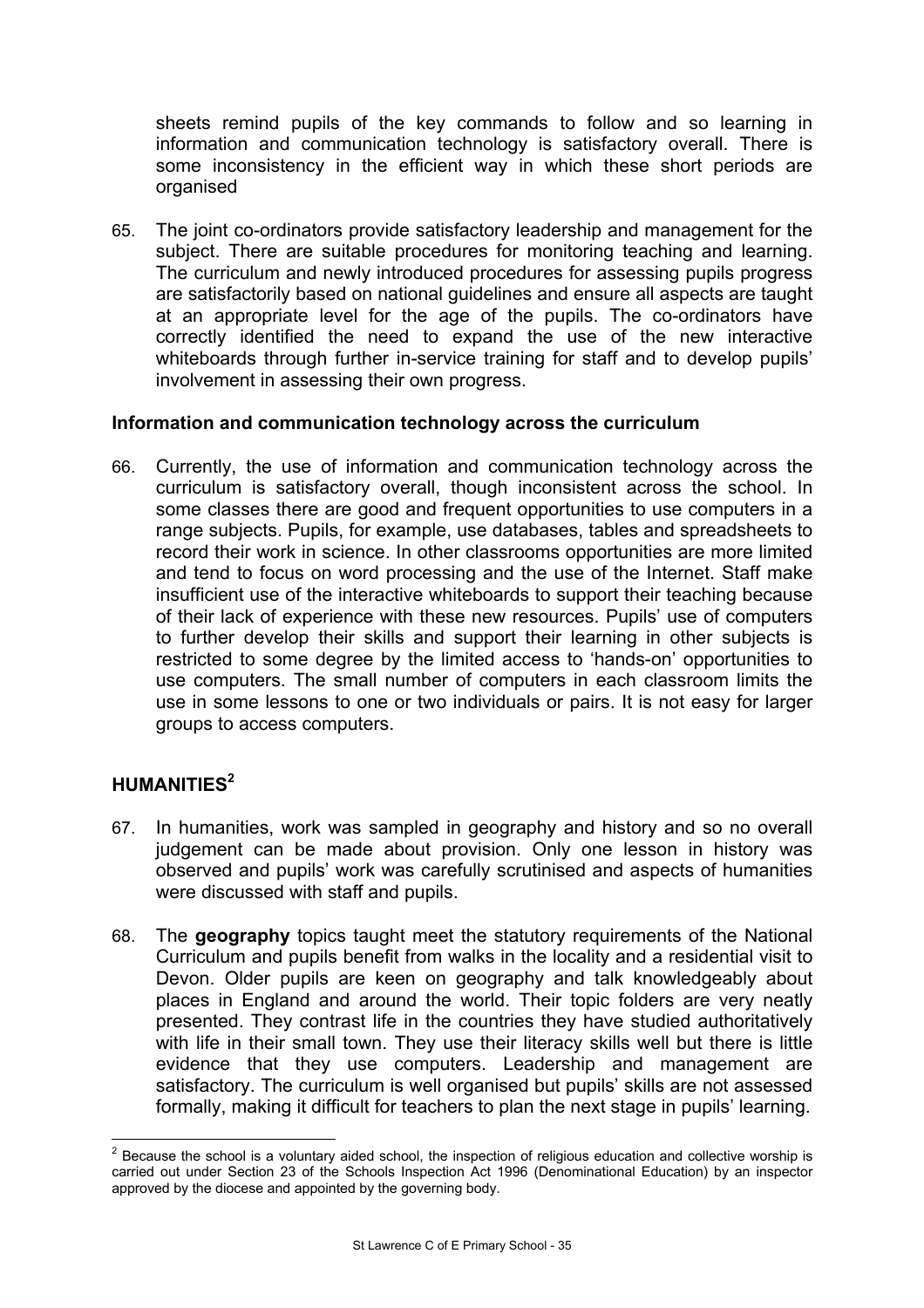69. The **history** curriculum meets statutory requirements. Pupils' attainment in Year 2 is likely to be above national expectations whilst in Year 6 it is in line with them. Pupils are keen to learn about the past and produce good quality topics. They make good use of their literacy skills, reading and analysing materials well but their computer skills are used only satisfactorily. Sometimes pupils are expected to undertake tasks that are too simple, like matching captions to pictures and sticking them in their topic file. Leadership and management are satisfactory. Additional sessions, like the Aztec fun day, which bring history to life for the pupils have been organised and were highly successful but the subject has yet to have any sort of formal assessment system to guide teachers' planning so as to build consistently on pupils' skills.

## **CREATIVE, AESTHETIC, PRACTICAL AND PHYSICAL SUBJECTS**

- 70. **Art and design**, **design and technology** and **music** were not a focus for the inspection and so were sampled, but not in sufficient detail to provide judgements on provision.
- 71. In **art and design**, standards of the work seen were average and have been maintained since the last inspection. Pupils in Year 6 talked enthusiastically about their work in art and how much they enjoyed painting their World War II posters and making clay models of mountains. Pupils' knowledge of famous artists appears weak. Although pupils had studied different artists during their time in St Lawrence, Year 6 pupils could only recall one artist and no famous paintings. Subject leadership and management are satisfactory. The coordinator has a positive attitude to managing the subject and has written a satisfactory subject action plan. There are no whole-school procedures for assessing pupils' progress and this makes it difficult for teachers to plan the next stage in pupils' learning.
- 72. The quality of work seen in **design and technology** indicates that standards are average and that teaching is satisfactory. The scrutiny of planning and pupils' work shows that National Curriculum requirements are satisfactorily met. Pupils satisfactorily investigate and make a suitable range of artefacts, including wind-up models and musical instruments. Photographic evidence and models seen during the inspection indicate satisfactory development of pupils' making skills. Pupils take great care in decorating their models. They add labels to their simple planning sketches, list materials and write suitable brief evaluations of their work. Their plans and evaluations are completed for each activity but, while neatly presented, the design skills used do not develop sufficiently as pupils move through the school. They do not, for example, communicate design ideas in different ways, include alternative ideas and involve measurements. Subject leadership and management are satisfactory. Pupils' skills are not assessed formally and this makes it difficult for teachers to plan the next stage in pupils' learning.
- 73. Standards in **music** are average. One short music lesson was observed. Pupils' singing skills are satisfactory. Some pupils learn to play instruments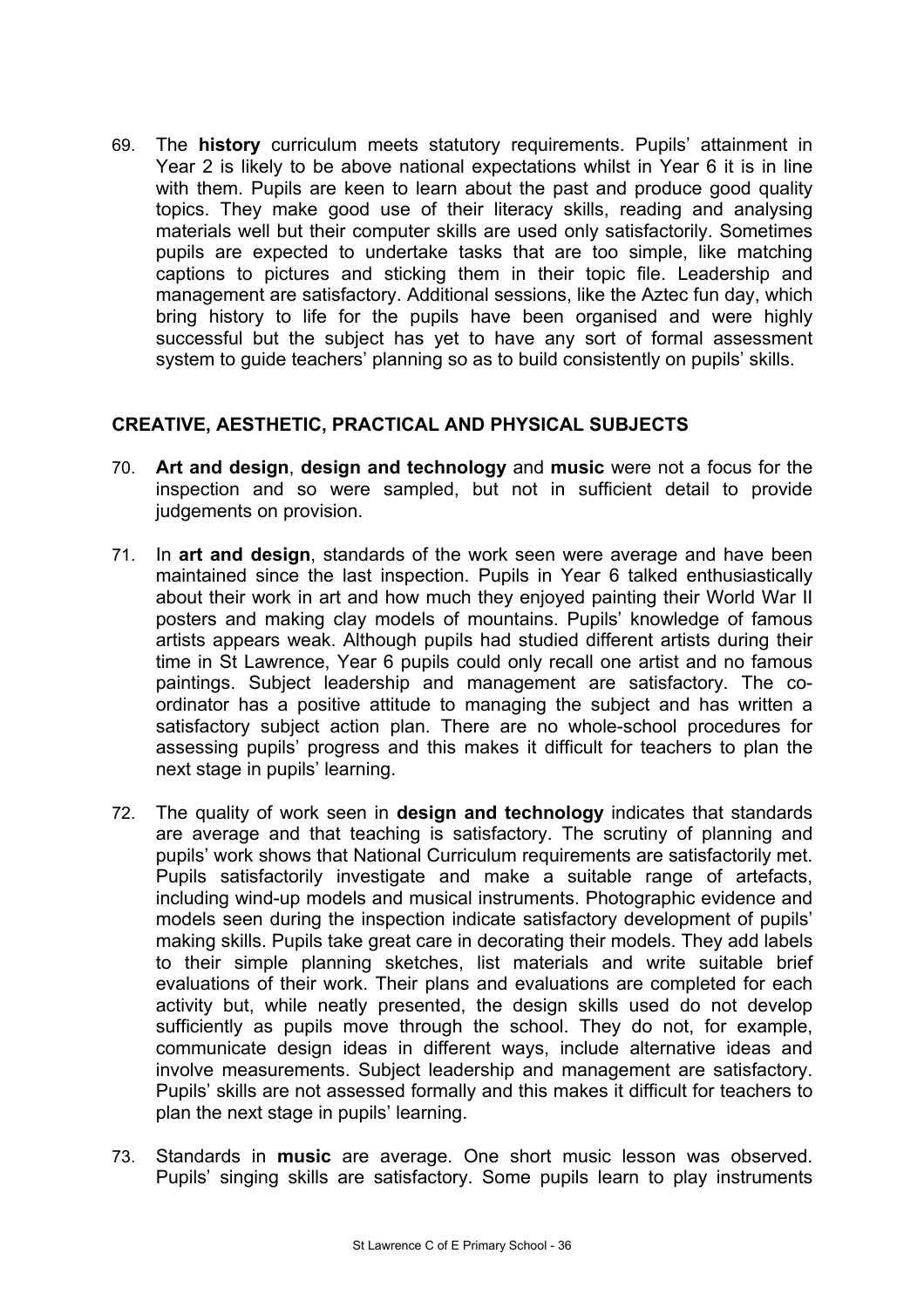such as recorders or receive instrumental teaching from specialist teachers. These pupils achieve high standards and are confident players of the violin, flute and clarinet. There is a good school orchestra in which staff also perform and enjoy making music with the pupils. Music plays an important part in the daily routines of the school. Pupils' entry and exit to assembly are accompanied by music, and some lessons, such as art and design and creative writing, are enhanced by suitable music. In discussion with pupils, they recalled how much they enjoyed learning about listening to jazz. Pupils found visitors to the school, such as professional musicians showing how their instruments are played, stimulating and enjoyable. The subject co-ordinator is a leading music teacher and feels passionately about the subject. Pupils enjoy performing in front of an audience and rise to the occasion.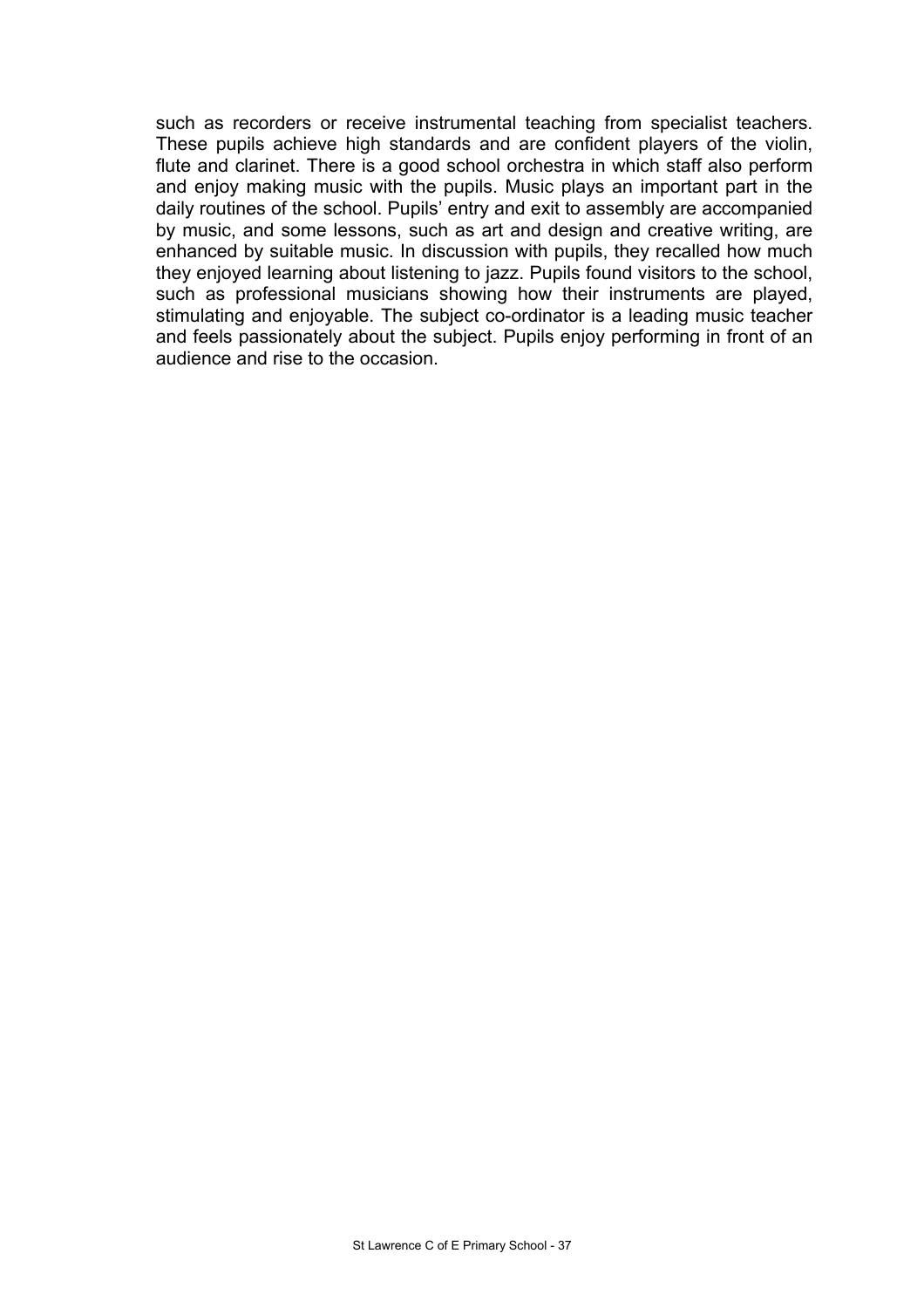# **Physical education**

Provision in physical education is **satisfactory**.

#### **Main strengths and weaknesses**

- Teachers manage the pupils well.
- Pupils enjoy lessons and they behave very well.
- Demonstrations are not used well to improve pupils' performances.
- Procedures for assessing and recording pupils' progress do not focus on the development of skills.
- A very good range of extra-curricular activities enriches the curriculum.

- 74. Standards in physical education are in line with national expectations, which is similar to the findings of the last inspection. Pupils move on and over simple apparatus with suitable control and co-ordination. They satisfactorily learn and perform simple dance sequences and in games their bat and ball skills are suitable for their age. All pupils, including those with special educational needs, make steady progress and achievement is satisfactory.
- 75. Teaching and learning are satisfactory. Teachers have adequate subject knowledge and so pupils make satisfactory progress in dance, games and gymnastic activities. Teachers encourage and manage the pupils very well and they respond by showing great interest and behaving very well in lessons. Pupils enjoy the activities. During the inspection, teaching ranged from satisfactory to good. In the best lesson seen, there was a good pace and a clear focus on developing pupils' gymnastic skills and good progress was made in developing pupils' balance. In other lessons, planning is satisfactory and suitable activities are chosen that keep pupils fully active. Pupils' demonstrations are used successfully to praise pupils and encourage their classmates, but rarely to highlight what it is others can learn from the demonstration. Pupils are given few opportunities after a demonstration to practise and refine their own performance.
- 76. The leadership and management of the subject are satisfactory and there are suitable procedures for monitoring and evaluating teaching and learning. There is a satisfactory curriculum for the subject. Pupils are given adequate opportunities to be physically active, including a suitable programme for swimming for pupils in Year 3, which ensures that most pupils reach the expected standard for their age. The subject co-ordinator has correctly identified that current procedures for assessing pupils' progress are unsatisfactory, as they do not focus sufficiently on the development of pupils' skills. He intends to address this weakness by introducing new procedures.
- 77. A very good range of well-attended sporting activities outside lessons enhances the curriculum. Pupils take part in a good number of inter-school games and tournaments with a good degree of success. These activities make a very positive contribution to pupils' social development.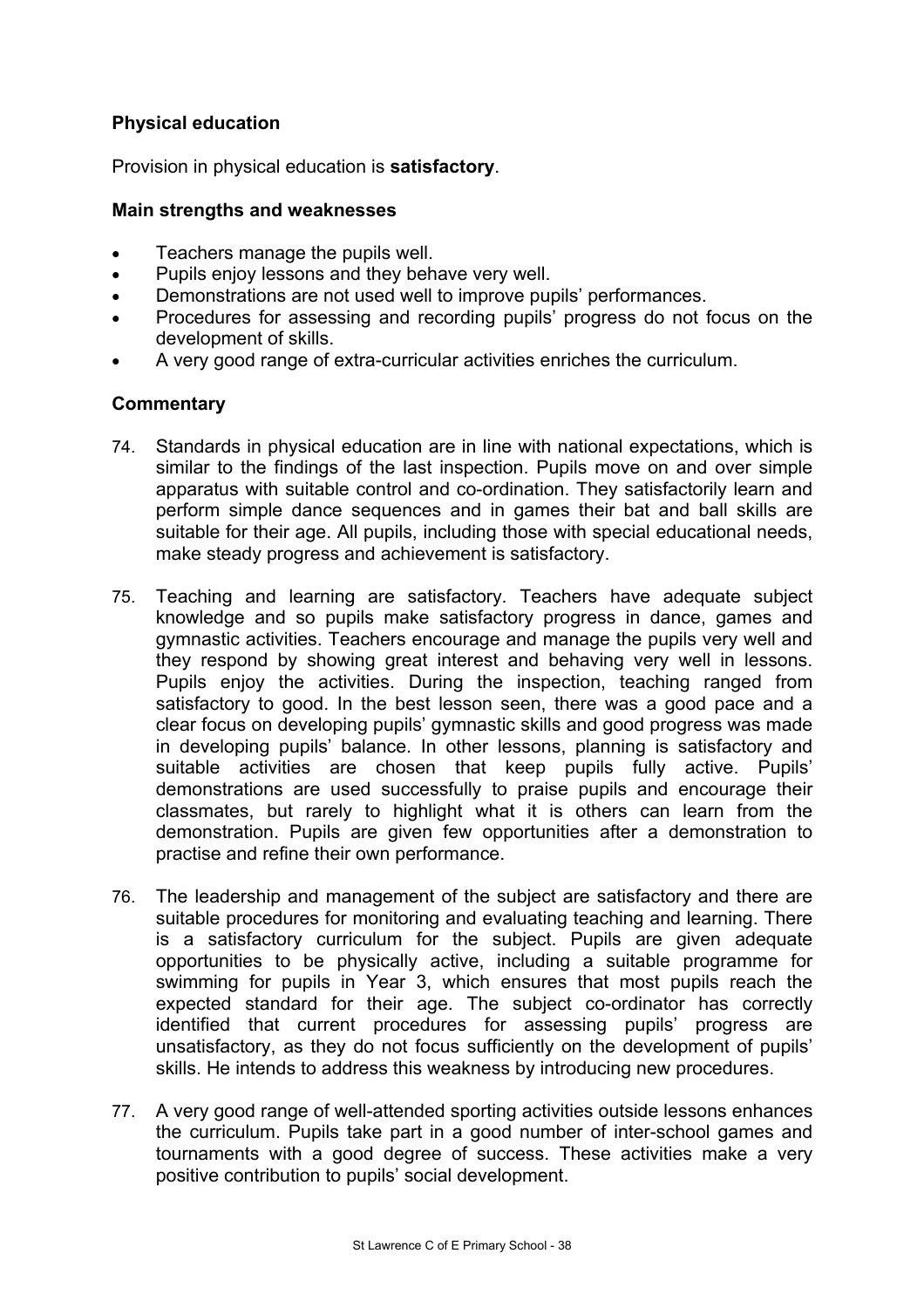## **PERSONAL, SOCIAL AND HEALTH EDUCATION AND CITIZENSHIP**

- 78. This subject was sampled: planning was scrutinised, discussions took place with staff and pupils and three short lessons were observed. Indications are that the subject is very well planned. There is a high emphasis throughout the school on children's and pupils' personal development. All adults provide really positive role models, which helps to promote the very good relationships that pervade the school. Emphasis has been placed within the curriculum on helping pupils understand the importance of their role as citizens. Teachers successfully develop important concepts such as human rights by encouraging decision-making in the lessons and during everyday life in the school.
- 79. All pupils are expected to be responsible and successful in the way in which they conduct themselves in lessons and around the school. Pupils develop selfesteem and confidence because they are trusted and respected by peers and adults. Pupils respond well to the school's expectation that every pupil will take some responsibility for the smooth running of the school, whether this is through being a member of the very good school council, a buddy or helping another pupil. Every pupil is keen to take responsibility and the product is, as a group of pupils described 'an enjoyable, fun school'.